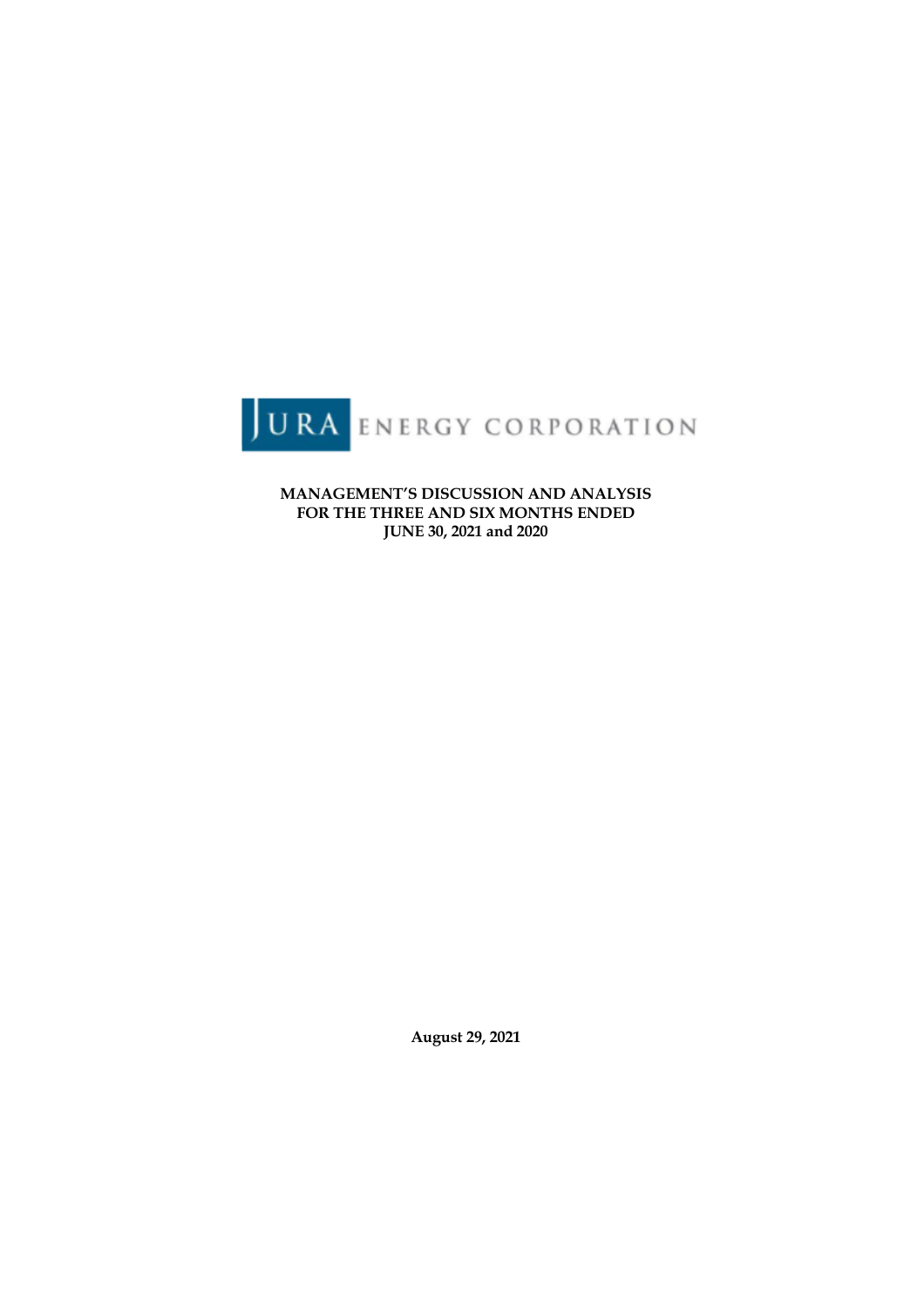### **Introduction**

This Management's Discussion and Analysis ("MD&A") is a review of the results of the consolidated operations of Jura Energy Corporation ("JEC", "Jura" or the "Company") and its subsidiaries Spud Energy Pty Limited ("SEPL"), PetExPro Ltd. ("PEPL"), Frontier Oil and Gas Holdings Limited ("FOGHL") and Frontier Holdings Limited ("FHL") for the three and six months ended June 30, 2021 and 2020 and the Company's financial position as at June 30, 2021. This MD&A is approved by the Board of Directors (the "Board") on August 29, 2021 and should be read in conjunction with the condensed consolidated interim financial statements of the Company for three and six months ended June 30, 2021 and 2020, Company's annual audited consolidated financial statements for the years ended December 31, 2020 and 2019 and the Company's annual MD&A for the years ended December 31, 2020 and 2019.

The condensed consolidated interim financial statements of the Company for the three and six months ended June 30, 2021 and 2020 have been prepared by management in accordance with the International Financial Reporting Standards ("IFRS") as applicable to the interim financial reports including IAS 34 - Interim Financial Reporting, and should be read in conjunction with the annual audited consolidated financial statements of the Company for the years ended December 31, 2020 and 2019 which have been prepared in accordance with IFRS, as issued by the International Accounting Standards Board ("IASB").

The Company uses the United States Dollar as its measurement and reporting currency. All amounts reported in this MD&A are stated in United States Dollars unless otherwise indicated.

JEC is listed on the Toronto Stock Exchange Venture Exchange ("TSX-V") and trades under the symbol of "JEC". Additional information relating to JEC is available on SEDAR at www.sedar.com and the Company's website at www.juraenergy.com.

#### **Non IFRS Financial Measures**

This MD&A refers to certain financial measures that are not determined in accordance with IFRS. The terms net revenue per Barrel of Oil Equivalent ("Boe"), production cost per Boe, depletion per Boe and operating netback per Boe are not measures recognized under IFRS and do not have standardized meanings prescribed by IFRS. Management considers these to be important supplemental measures of the Company's performance and believes these measures are frequently used by securities analysts, investors and other interested parties in the evaluation of companies operating in similar industries.

Operating netback is used by research analysts to compare operating performance and the Company's ability to maintain current operations and meet the forecasted capital program. The Company's operating netback is the net result of the Company's revenue (consisting of petroleum and natural gas) net of production costs, excluding depletion of oil and gas properties, as found in the condensed consolidated interim financial statements of the Company, divided by production for the period.

Readers are encouraged to evaluate each adjustment and the reasons the Company considers appropriate for the supplemental analysis. Readers are cautioned, however, that these measures should not be construed as an alternative to net income / (loss) determined in accordance with IFRS as an indication of the Company's performance.

#### **Boe conversions**

The use of the Boe unit of measurement may be misleading, particularly if used in isolation. A Boe conversion ratio of 5.8 thousand cubic feet ("Mcf") equals to 1 Barrel ("Bbl") is based on an energy equivalency conversion method primarily applicable at the burner tip and does not represent a value equivalency at the wellhead.

#### **Forward-Looking Information**

Certain information and statements contained in this MD&A that are not historical facts are forward-looking statements that involve risks and uncertainties. Forward-looking statements include, but are not limited to, operational information, anticipated capital and operating budgets and expenditures, anticipated working capital, estimated costs, sources of financing, the Company's future outlook, expectations regarding the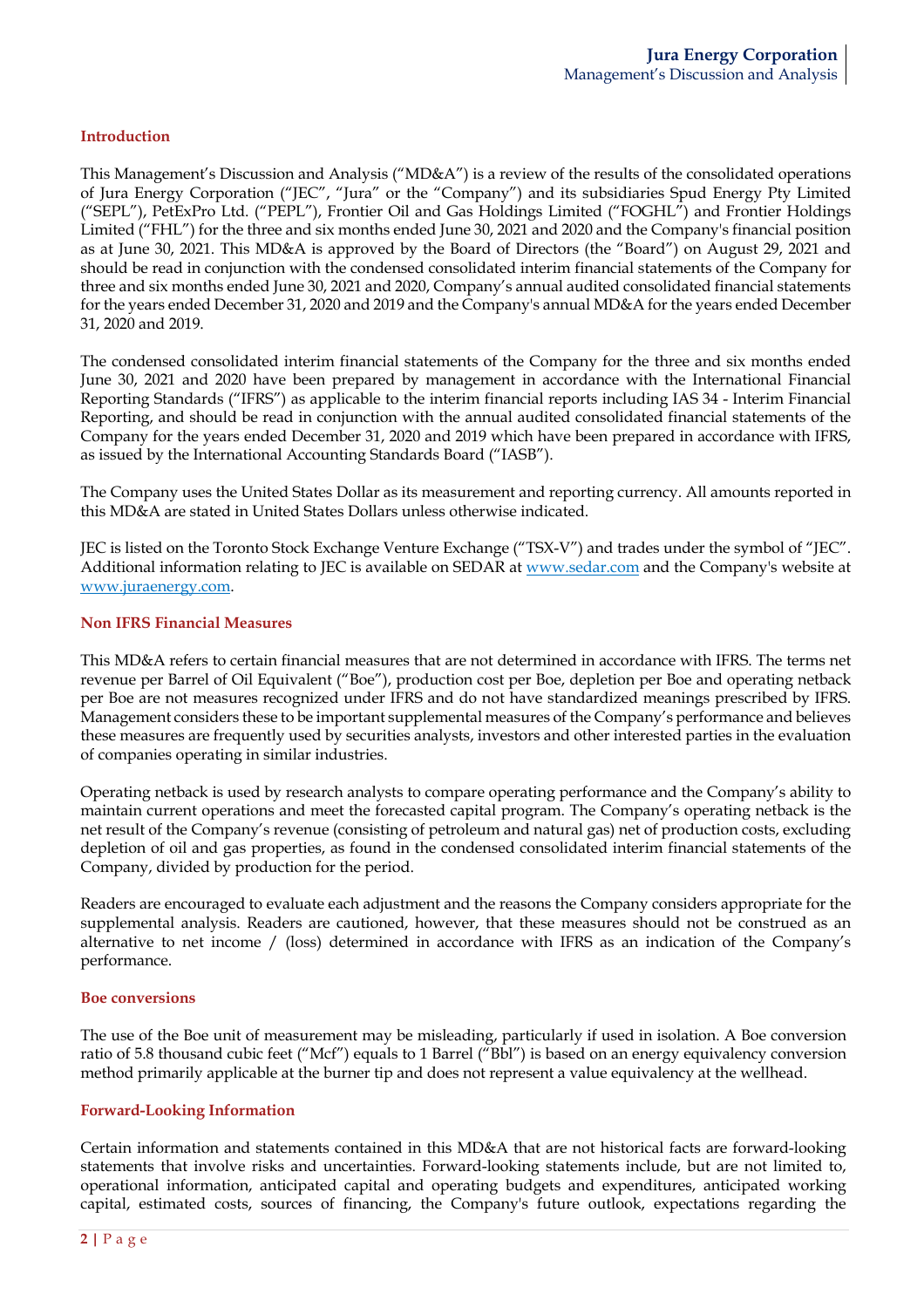commencement and timing of anticipated commercial production from Zainab-1 gas and condensate discovery in Badin IV North exploration license; expected pricing under Pakistan Petroleum (Exploration and Production) Policy, 2012 and other pricing policies; timing for and drilling results of exploration wells in the Badin IV South, Badin IV North and Guddu exploration licenses and expectations regarding the grant of or extension applied in terms of expired exploration licenses and leases by the Government of Pakistan ("GoP"). All statements other than statements of present or historical facts are forward-looking statements. Forward-looking statements typically, but not always, contain words such as "anticipate", "believe", "estimate", "expect", "potential", "could", "forecast", "guidance", "intend", "may", "plan", "predict", "project", "should", "target", "will" or other similar words suggesting future outcomes.

Statements relating to "reserves" are also deemed to be forward-looking statements, as they involve the implied assessment, based on certain estimates and assumptions, that the reserves described can be profitably produced in the future.

Forward-looking statements contained in this MD&A are based on management's current expectations and assumptions regarding future capital and other expenditures (including the amount, nature and sources of funding thereof), future economic conditions, future currency, and exchange rates, future international oil prices, continued political stability, timely receipt of any necessary regulatory approvals, timing of the implementation of applicable petroleum exploration and production policies and the Company's continued ability to employ a qualified team to execute work program in a timely and cost efficient manner, the continued participation of the Company's joint venture partners ("JV Partners") in exploration and development activities, the impact of Company's response to COVID-19 global pandemic, the severity and duration of the COVID-19 pandemic, the potential for a temporary suspension of operations impacted by an outbreak of COVID-19, continued weakness and volatility of crude oil and other petroleum products due to decreased global demand as a result of COVID-19 pandemic, changes in general economic, market and business conditions. In addition, budgets are based upon the Company's current exploration plans and anticipated costs, both of which are subject to changes based on unexpected delays and changes in market conditions.

Although management of the Company believes that the expectations and assumptions reflected in such forwardlooking statements are reasonable, the Company cautions readers and prospective investors in the Company's securities not to place undue reliance on forward-looking statements as, by their nature, they are based on current expectations regarding future events that involve a number of assumptions, inherent risks, and uncertainties which could cause actual results to differ materially from those anticipated by the Company including, but not limited to, those risks as set forth under the heading "Risk Factors". Accordingly, no assurance can be given that any of the events anticipated by the forward-looking statements will transpire or occur or if any of them do so, what benefits the Company will derive therefrom. Should one or more of these risks or uncertainties materialize, or should assumptions underlying forward-looking statements prove incorrect, actual results may vary materially from those described in this MD&A as intended, planned, anticipated, believed, estimated, or expected.

The information contained, herein, is made as of the date of this MD&A, and, except as required by applicable securities law, the Company does not undertake any obligation to update or to revise any of the included forwardlooking statements whether as a result of new information, future events or otherwise. The forward-looking statements contained in this MD&A are expressly qualified by this cautionary statement.

# **Highlights**

The key highlights for the three and six months period ended June 30, 2021 and up to the date of this MD&A are as follows:

- The Company reported a net profit of \$2.21 million and \$2.86 million for the three and six months period ended June 30, 2021 compared to a net profit of \$2.94 million and \$2.71 million in the comparative period;
- Gross profit for the three and six months period ended June 30, 2021 was \$3.21 million and \$6.11 million compared to \$4.15 million and \$5.82 million in the comparative period. The reduction in gross profit during the three months period ended June 30, 2021 is due to decrease in net revenue;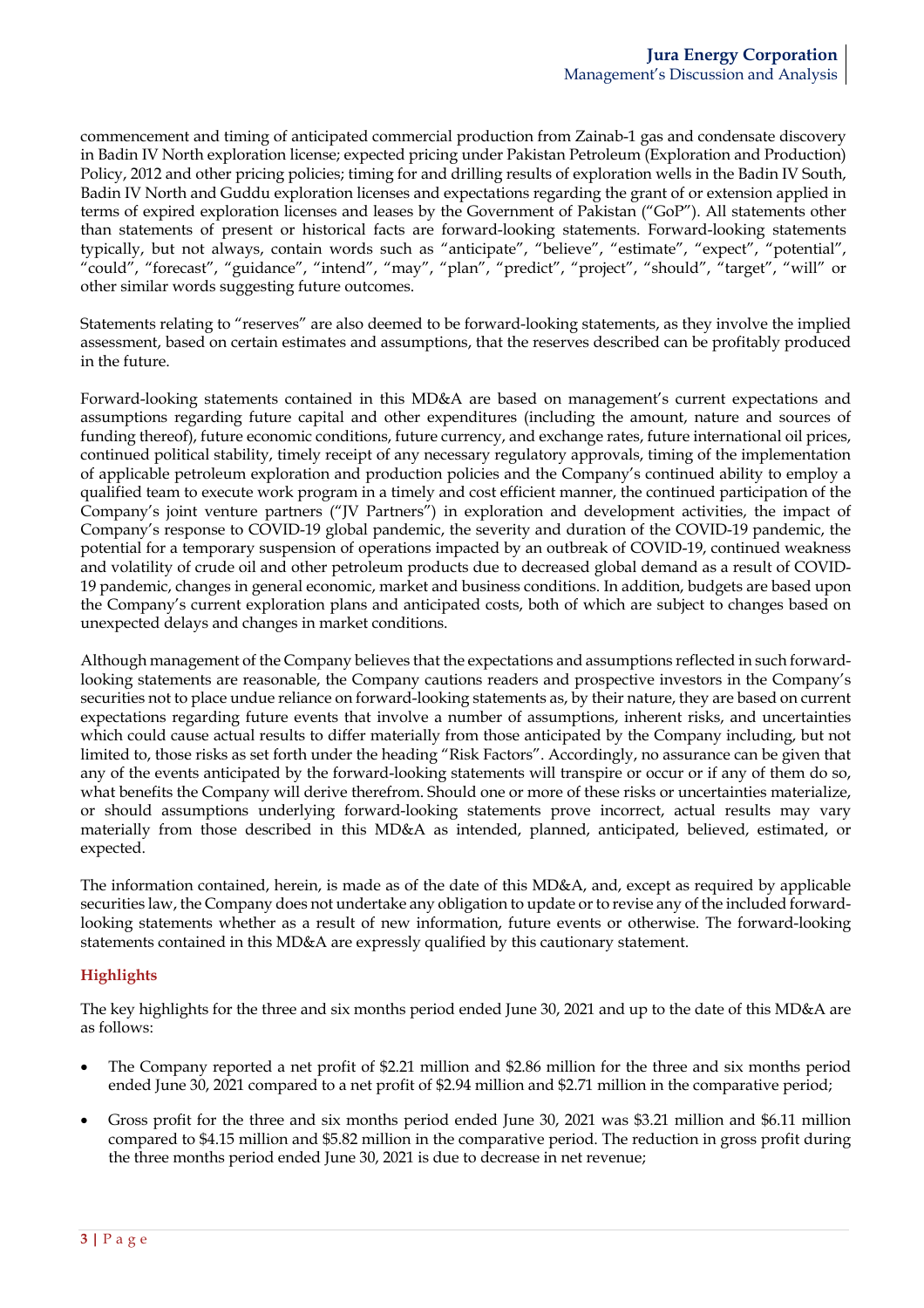- Net revenue decreased and increased by approximately 14% and 11% respectively during the three and six months period ended June 30, 2021. The reduction in net revenue during the three months period ended June 30, 2021 is mainly due to lower realized price owing to decline in international crude oil prices and slight decrease in production;
- Production during the three and six months period ended June 30, 2021 decreased and increased by approximately 1.7% and 25.8% respectively compared to the three and six months period ended June 30, 2020. The slight decrease in production during the three months period ended June 30, 2021 is due to controlled production from Zarghun South lease. The significant increase in production during the six months period ended June 30, 2021 is due to additional production after commencement of commercial production from (i) Ayesha, Aminah and Ayesha North leases in February 2020, and (ii) ZS-4 development well in Zarghun South lease in April 2020.

### **COVID-19 global pandemic**

Beginning in early March 2020 and continuing into 2021, the market conditions precipitated by the COVID-19 global pandemic ("COVID-19"), and subsequent measures intended to limit the outbreak globally, contributed to an unprecedented impact on global commodity prices. With reduced crude oil demand and excess supply, the price of crude oil and other petroleum products deteriorated significantly during the first half of 2020, and although there has been an improvement in the stability of the global oil market in the later parts of 2020 and early 2021, there remains uncertainty regarding the ongoing impact of COVID-19 on global commodity prices.

The Company continues to proactively respond to the safety challenges associated with COVID-19 and remains committed to ensuring the health and safety of all its personnel and the safety and continuity of its operations. The screening procedures and protocols implemented by the Company's COVID-19 task force during the first quarter of 2020 continue to be enhanced to ensure continued safe and reliable operations. Flexibility and adaptability continue to be integral to the Company's response to the pandemic. The Company continues to monitor the developing COVID-19 situation to determine what, if any, additional measures might need to be taken to ensure that the health and safety of its people remain a top priority.

In accordance with the government guidelines and to limit the risk and transmission of COVID-19, the Company has implemented mandatory self-quarantine policies, travel restrictions, enhanced cleaning and sanitation measures, and social distancing measures. The Company believes that it can maintain safe operations with these pandemic-related procedures and protocols in place. Additionally, in order to prevent and/or minimize any COVID-19 outbreak at field sites, the operators have implemented additional measures as part of their pandemic response, including changes to crew size and shift durations, screening measures prior to allowing field access to employees and staff, and mandating the use of masks and other measures to ensure continued safe and reliable operations.

#### **Overview of the Company and Operations**

JEC is an international upstream oil and gas exploration and production company. The Company's activities are currently conducted in Pakistan, where it has working interests in the following exploration licenses/leases through its wholly owned subsidiaries Spud Energy Pty Limited ("SEPL") and Frontier Holdings Limited ("FHL"):

| <b>Exploration licenses/leases</b><br><b>Working Interest</b> |             | Operator       |                                         |
|---------------------------------------------------------------|-------------|----------------|-----------------------------------------|
|                                                               | Owner       | $\binom{0}{0}$ |                                         |
| Producing                                                     |             |                |                                         |
| Zarghun South lease                                           | SEPL.       | 40.00%         | Mari Petroleum Company Limited          |
| Reti lease                                                    | SEPL.       | 10.66%         | Oil and Gas Development Company Limited |
| Maru lease                                                    | SEPL.       | 10.66%         | Oil and Gas Development Company Limited |
| Maru South lease                                              | <b>SEPL</b> | 10.66%         | Oil and Gas Development Company Limited |
| Sara lease                                                    | SEPL.       | 60.00%         | Spud Energy Pty Limited                 |
| Suri lease                                                    | <b>SEPL</b> | 60.00%         | Spud Energy Pty Limited                 |
| Badar lease*                                                  | SEPL.       | 7.89%          | Petroleum Exploration (Private) Limited |
| Ayesha lease                                                  | FHL         | 27.50%         | Petroleum Exploration (Private) Limited |
| Aminah lease                                                  | FHL.        | 27.50%         | Petroleum Exploration (Private) Limited |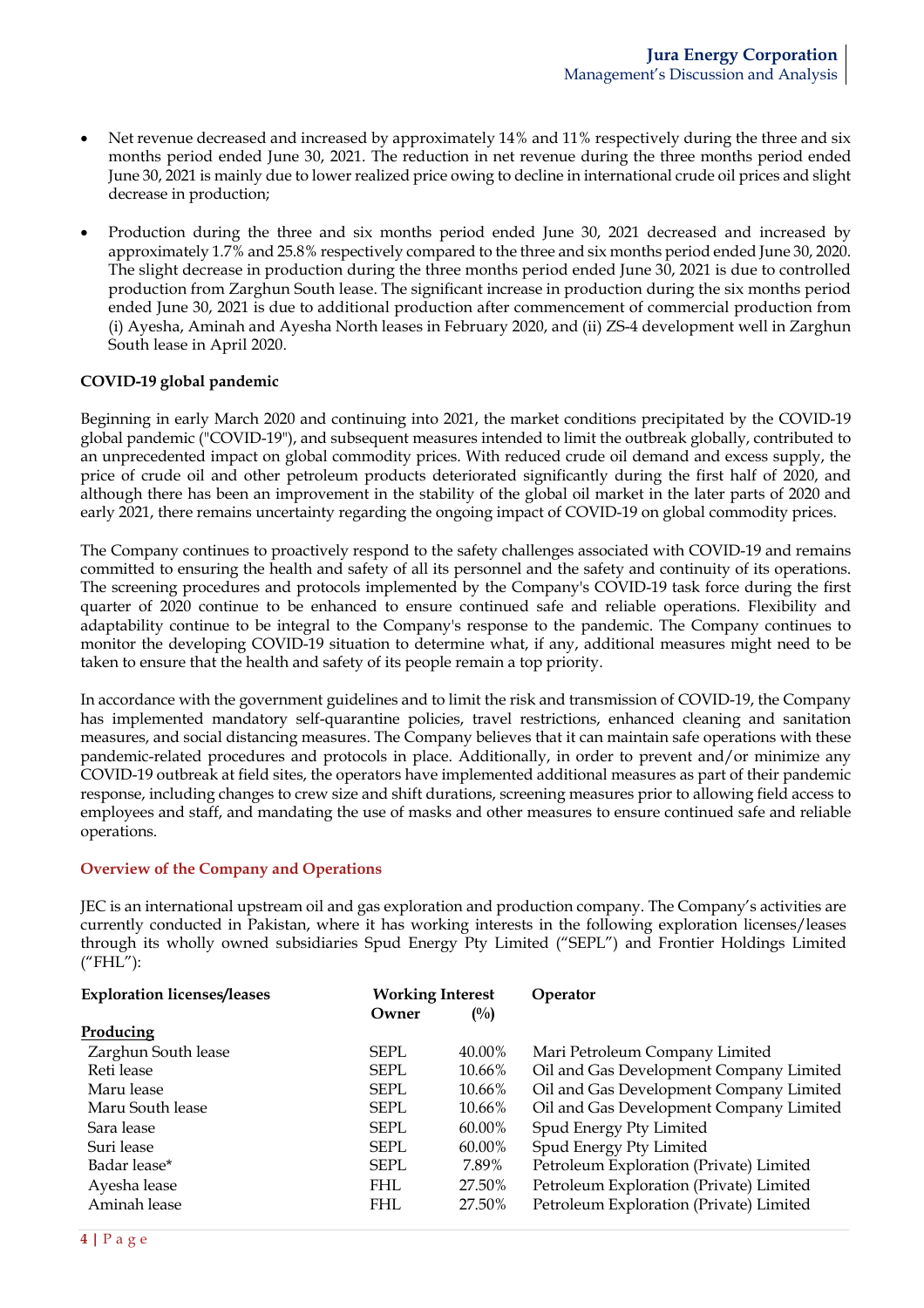| Ayesha North lease                 | <b>FHL</b>  | 27.50% | Petroleum Exploration (Private) Limited |
|------------------------------------|-------------|--------|-----------------------------------------|
| Development                        |             |        |                                         |
| Zainab lease                       | <b>FHL</b>  | 27.50% | Petroleum Exploration (Private) Limited |
| Kandra lease*                      | <b>FHL</b>  | 37.50% | Petroleum Exploration (Private) Limited |
| Exploration                        |             |        |                                         |
| Guddu exploration license          | SEPL.       | 13.50% | Oil and Gas Development Company Limited |
| Zamzama North exploration license  | <b>SEPL</b> | 24.00% | Heritage Oil and Gas Limited            |
| Badin IV South exploration license | <b>FHL</b>  | 27.50% | Petroleum Exploration (Private) Limited |
| Badin IV North exploration license | FHL         | 27.50% | Petroleum Exploration (Private) Limited |
| Kandra exploration rights          | <b>FHL</b>  | 35.00% | Petroleum Exploration (Private) Limited |

\*Pursuant to the terms of Settlement Agreement entered into between SEPL, FHL and Petroleum Exploration (Private) Limited ("PEL"), effective August 12, 2016, SEPL and FHL has agreed to assign SEPL's 7.89% working interest in Badar and FHL's 37.5% working interest in Kandra lease to PEL. The applications for the assignment of 7.89% working interest in Badar and 37.5% working interest in Kandra lease have been submitted to Government of Pakistan, the approval of which is expected in due course.

The group structure of the Company is as indicated below:



### **Background of Oil and Gas Properties**

SEPL has operated working interest in two leases and non-operated working interests in four leases (excluding Badar lease) and three exploration licenses. The working interest ranges from 10.66% to 60%.

FHL has non-operated working interests in two exploration licenses, four leases (excluding Kandra lease) and exploration rights within the Kandra lease. The working interest ranges from 27.5% to 35%.

There has been no significant change in the status of activities in the exploration licenses and development leases since the filling of annual MD&A for the year ended December 31, 2020.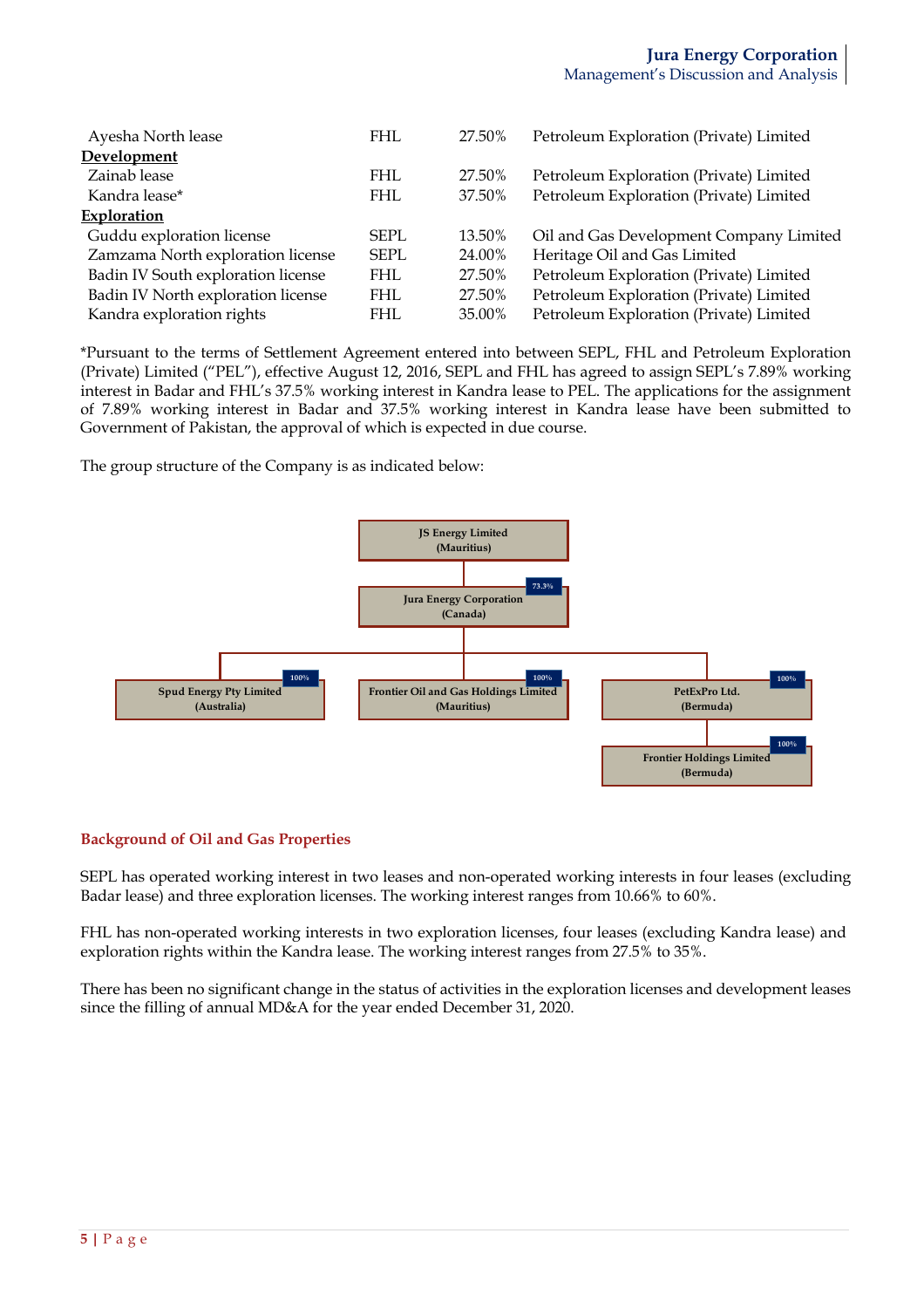### **Performance Overview and Financial Analysis**

### **Summary of Quarterly Results**

|                                   | 2021       |            |            | 2020       |                 |            |            | 2019       |  |  |  |
|-----------------------------------|------------|------------|------------|------------|-----------------|------------|------------|------------|--|--|--|
| <b>Description</b>                | $Q-2$      | Q-1        | $Q-4$      | $Q-3$      | $\mathbf{Q}$ -2 | $Q-1$      | $Q-4$      | $Q-3$      |  |  |  |
|                                   |            |            |            |            |                 |            |            |            |  |  |  |
| Net revenue                       | 5,426,516  | 4,974,496  | 4,394,233  | 4,960,653  | 6,313,015       | 3,073,597  | 2,582,578  | 2,600,217  |  |  |  |
| Net profit $/$ (loss)             | 2,213,495  | 647,414    | 6,825      | 1,134,480  | 2,936,657       | (224, 643) | (873, 041) | (177, 939) |  |  |  |
| Weighted no. of outstanding share | 69,076,328 | 69,076,328 | 69,076,328 | 69,076,328 | 69,076,328      | 69,076,328 | 69,076,328 | 69,076,328 |  |  |  |
| EPS (basic and diluted)           | 0.03       | 0.01       | 0.02       | 0.04       | 0.04            | (0.00)     | (0.01)     | (0.00)     |  |  |  |
| Capital expenditure               | 382.076    | 821,419    | 286,655    | 345,171    | 1,185,036       | 3,026,583  | 1,405,858  | 191,680    |  |  |  |
| Assets                            | 63,810,850 | 63,389,257 | 63,907,081 | 61,083,951 | 63,677,456      | 58,204,878 | 55,612,584 | 55,984,146 |  |  |  |
| Long-term liabilities             | 19,391,183 | 21,822,199 | 25,358,039 | 25,743,683 | 28,942,746      | 28,007,726 | 20,501,622 | 21,282,190 |  |  |  |

### **Trend analysis of quarterly information**

*Net Revenue - (\$ million)*



The significant increase in net revenue during 2020 is due to increase in production after commencement of commercial production from Ayesha, Aminah and Ayesha North leases in February 2020, and ZS-4 development well in Zarghun South lease in April 2020. The decline in net revenue during Q3 and Q4 2020 is due to controlled production from Ayesha, Aminah and Ayesha North leases to maintain CO<sub>2</sub> contents in the commingled stream within agreed threshold and application of retrospective quality discount of 20% on production from Ayesha, Aminah and Ayesha North leases owing to expiry of waiver period for the installation of amine sweetening unit. The increase in net revenue during Q1 2021 is due to increase in production from Ayesha, Aminah and Ayesha North leases after installation and commissioning of amine sweetening unit in February 2021.



#### *Net profit / (loss) - (\$ million)*

The net loss in Q3 and Q4 2019, and Q1 2020 was mainly due to exchange loss on retranslation of PKR denominated balances on account of strengthening of PKR against US\$, recognition of impairment charge as a result of reduction in international crude oil price forecast owing to COVID-19 global pandemic and recognition of additional deferred tax liability due to reduction in value of PKR denominated tax losses and allowances. The net profit during Q2 and Q3 2020, and Q1 2021 is due to increase in revenue after commencement of commercial production from Ayesha, Aminah and Ayesha North leases, and ZS-4 development well in Zarghun South lease. The significant reduction in net profit during Q4 2020 and Q1 2021 is due to recognition of Zarghun South royalty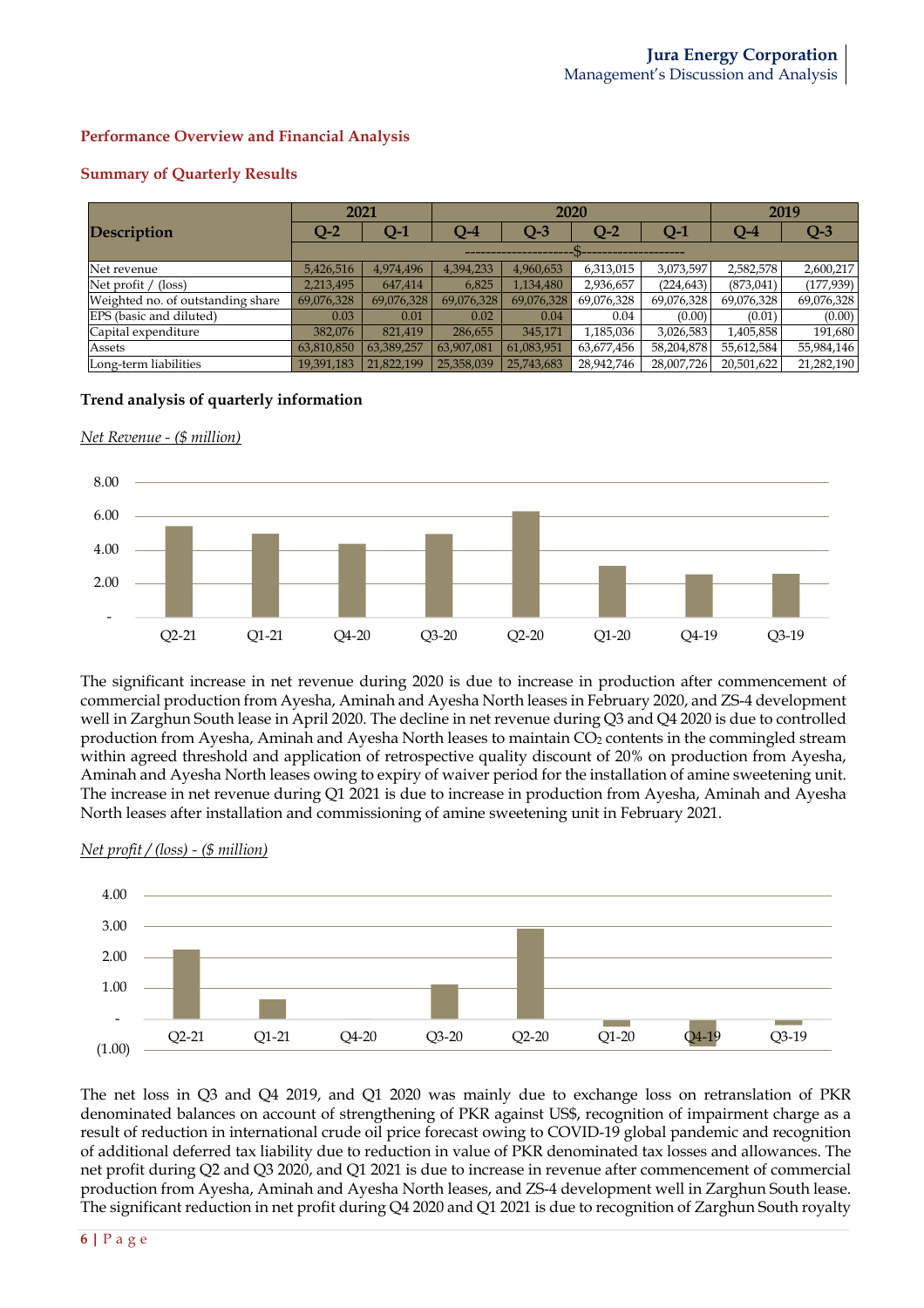adjustment, and accrual of management increments and performance incentive and exchange loss on retranslation of PKR denominated liabilities due to strengthening of PKR exchange rate parity against US dollar.



*Capital expenditure - (\$ million)*

The Company continued to incur significant capital expenditure for the development of its oil and gas properties, and exploration and evaluation assets. Capital expenditure in 2019, 2020 and 2021 mainly relates to drilling of exploration wells in Guddu, 3D and 2D seismic acquisition in Guddu and Zarghun South respectively, development of gas and condensate discoveries in Badin IV South block, drilling of ZS-4 development well in Zarghun South lease and installation of amine sweetening unit in Badin IV South Block.



*Assets - (\$ million)*

The increase in total assets in Q2 and Q4 2020 is mainly due to increase in trade receivables after commencement of production from Ayesha, Aminah and Ayesha North leases, and ZS-4 development well in Zarghun South lease.



*Long term liabilities - (\$ million)*

The increase in long term liabilities during Q1 2020 is due to closing of Askari Bank syndicated term finance facilities. The decrease in long term liabilities since Q3 2020 represents partial repayment of shareholder loan.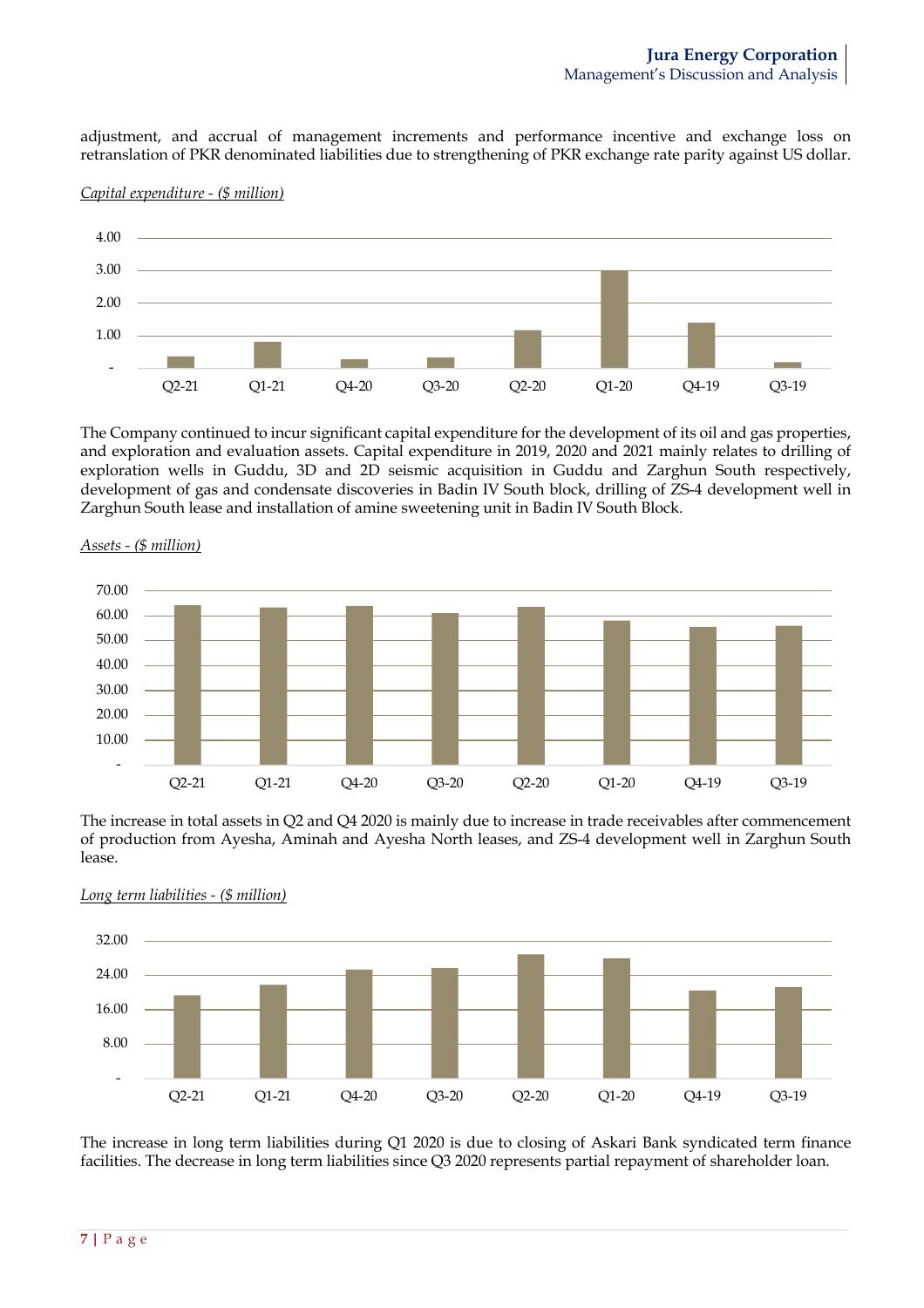### **Financial and Overall Performance Review and Analysis**

### **Review of Financial Results**

### **1. Net profit**

|                    |           | For the three months period |                   | For the six months period |           |                   |  |
|--------------------|-----------|-----------------------------|-------------------|---------------------------|-----------|-------------------|--|
|                    |           | ended June 30,              |                   | ended June 30,            |           |                   |  |
| <b>Description</b> | 2021      | 2020                        | <b>Difference</b> | 2021<br>2020              |           | <b>Difference</b> |  |
|                    |           |                             | -----------       |                           |           |                   |  |
| Net profit         | 2,213,495 | 2,936,657                   | (723, 162)        | 2,860,909                 | 2,712,014 | 148,895           |  |

The Company reported a net profit of \$2,213,495 and \$2,860,909 for the three and six months period ended June 30, 2021, compared to a net profit of \$2,936,657 and \$2,712,014 in the comparative period.

The decrease in net profit during the three months period ended June 30, 2021 is due to reduction in net revenue as a result of lower realized price owing to decline in international crude oil prices and slight decrease in production.

The increase in net profit for the six months period ended June 30, 2021 is mainly due to increase in revenue after commencement of commercial production from Ayesha, Aminah and Ayesha North leases and ZS-4 development well in Zarghun South lease.

Segment breakdown of net profit / (loss) for the three and six months period ended June 30, 2021 is as follows:

|          | Three months ended   | Six months ended     |
|----------|----------------------|----------------------|
|          | <b>June 30, 2021</b> | <b>June 30, 2021</b> |
|          |                      |                      |
| Canada   | (102,706)            | (134,905)            |
| Pakistan | 2,316,201            | 2.995.814            |

The segment-wise loss for the period is mainly attributable to the following:

- Canada segment is non-revenue generative. The loss in Canada mainly represents corporate and regulatory expenses.
- Net profit of the Pakistan segment represents revenue from sale of gas, offset by production costs, general and administrative expenses, finance costs and un-realized exchange gain/loss on foreign currency denominated liabilities due to strengthening/weakening of PKR exchange rate parity against US dollar.

### **2. Net revenue**

|                    |                                                                            | For the three months period<br>ended June 30, |                   | For the six months period<br>ended June 30, |            |                   |  |
|--------------------|----------------------------------------------------------------------------|-----------------------------------------------|-------------------|---------------------------------------------|------------|-------------------|--|
| <b>Description</b> | 2021                                                                       | 2020                                          | <b>Difference</b> | 2021                                        | 2020       | <b>Difference</b> |  |
|                    |                                                                            |                                               |                   |                                             |            |                   |  |
| <b>Sales</b>       | 6,203,378                                                                  | 7,089,966                                     | (886,588)         | 11,881,588                                  | 10,536,221 | 1,345,367         |  |
| Royalty            | (330, 967)<br>(776, 862)<br>(776, 951)<br>(1,149,609)<br>(1,480,576)<br>89 |                                               |                   |                                             |            |                   |  |
| Net revenue        | 5,426,516                                                                  | 6,313,015                                     | (886, 499)        | 10,401,012                                  | 9,386,612  | 1,014,400         |  |

Net revenue represents the sale of gaseous hydrocarbons from the Reti, Maru, Maru South, Maru East, Khamiso and Umair(together "Reti-Maru leases"), Ayesha, Aminah and Ayesha North (together "Badin IV South leases"), Sara, Suri and Zarghun South leases net of royalty.

The decrease in net revenue during the three months period ended June 30, 2021 is mainly due to lower realized price owing to decline in international crude oil prices and slight decrease in production.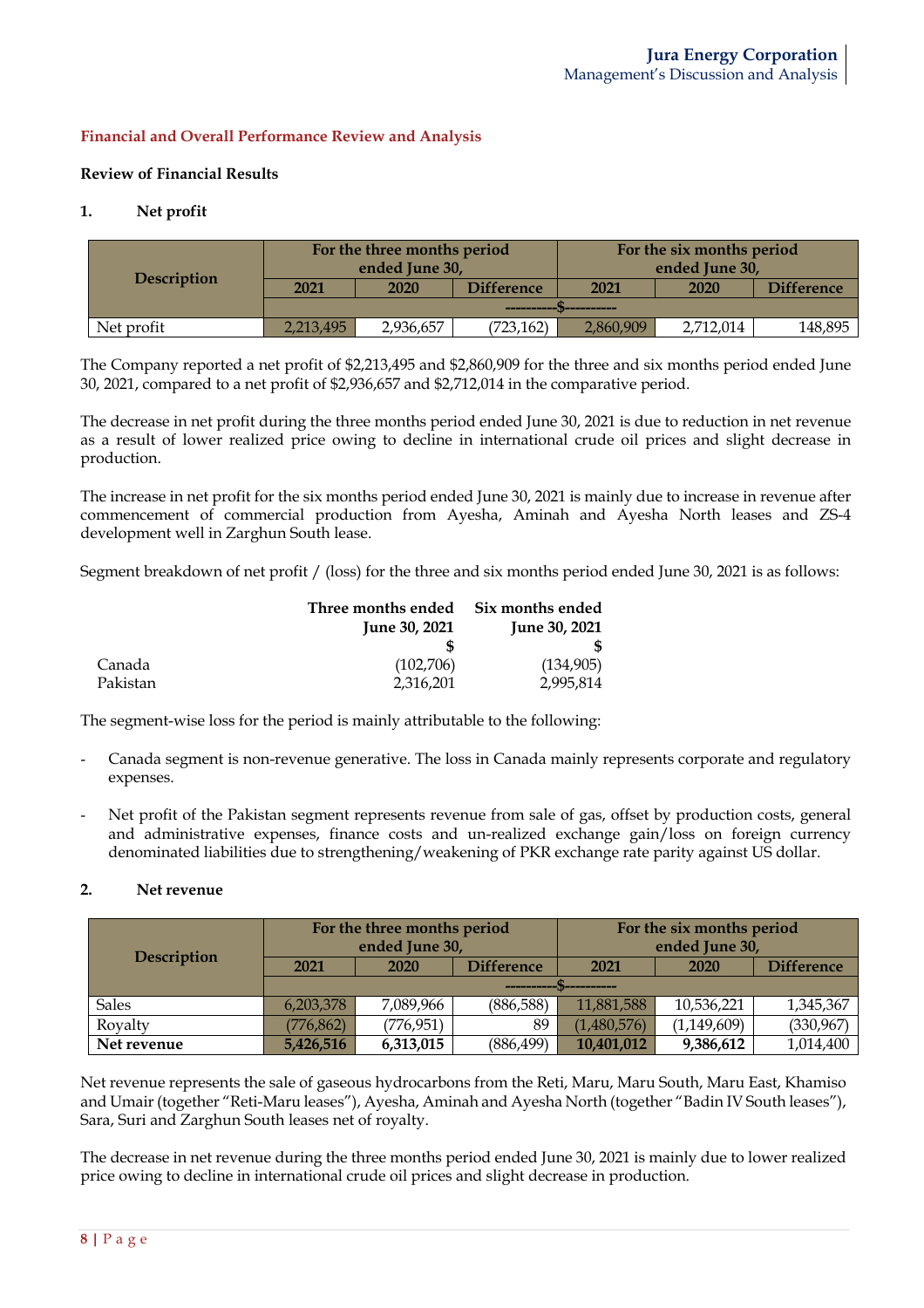The increase in net revenue for the six months period ended June 30, 2021 is mainly due to increase in revenue after commencement of commercial production from Ayesha, Aminah and Ayesha North leases and ZS-4 development well in Zarghun South lease.

| <b>Description</b>           |       | For the three months period<br>ended June 30, |                   | For the six months period<br>ended June 30, |       |                   |  |
|------------------------------|-------|-----------------------------------------------|-------------------|---------------------------------------------|-------|-------------------|--|
|                              | 2021  | 2020                                          | <b>Difference</b> | 2021                                        | 2020  | <b>Difference</b> |  |
|                              |       |                                               |                   |                                             |       |                   |  |
| Reti-Maru leases             | 10.43 | 10.35                                         | 0.08              | 10.58                                       | 10.68 | (0.10)            |  |
| Zarghun South lease          | 19.34 | 21.06                                         | (1.72)            | 21.04                                       | 16.76 | 4.28              |  |
| <b>Badin IV South leases</b> | 20.66 | 19.31                                         | 1.35              | 16.44                                       | 15.13 | 1.31              |  |
| Sara and Suri leases         | 0.25  | -                                             | 0.25              | 0.25                                        | -     | 0.25              |  |

A comparison of weighted average daily sale gas volume for the periods presented is as follows:

Gross production volume and price trends for the periods presented are as follows:

| Description                                 |         | For the three months period<br>ended June 30, |                   |           | For the six months period<br>ended June 30, |                   |
|---------------------------------------------|---------|-----------------------------------------------|-------------------|-----------|---------------------------------------------|-------------------|
|                                             | 2021    | 2020                                          | <b>Difference</b> | 2021      | 2020                                        | <b>Difference</b> |
|                                             |         |                                               |                   | _________ |                                             |                   |
| Production in Boe                           | 227,931 | 231,841                                       | (3,910)           | 441,278   | 350,786                                     | 90,492            |
| Price $(\frac{1}{2})$<br>$Boe$ <sup>1</sup> | 27.22   | 30.58                                         | (3.36)            | 26.93     | 30.04                                       | (3.11)            |

*1Refer to non IFRS financial measures.*

The royalty is calculated at 12.5% of revenue. A comparison of royalty cost per Boe for the periods presented is as follows:

|                                               |         | For the three months period<br>ended June 30, |                   | For the six months period<br>ended June 30, |         |                   |
|-----------------------------------------------|---------|-----------------------------------------------|-------------------|---------------------------------------------|---------|-------------------|
| <b>Description</b>                            | 2021    | 2020                                          | <b>Difference</b> | 2021                                        | 2020    | <b>Difference</b> |
|                                               |         |                                               |                   |                                             |         |                   |
| Production in Boe                             | 227,931 | 231,841                                       | (3,910)           | 441,278                                     | 350,786 | 90,492            |
| Royalty $(\frac{6}{5})$<br>$Boe$ <sup>1</sup> | (3.41)  | (3.35)                                        | (0.06)            | (3.36)                                      | (3.28)  | (0.08)            |

*1Refer to non IFRS financial measures.*

### **3. Cost of production**

|                      | For the three months period<br>ended June 30, |           |                   | For the six months period<br>ended June 30, |           |                   |  |
|----------------------|-----------------------------------------------|-----------|-------------------|---------------------------------------------|-----------|-------------------|--|
| <b>Description</b>   | 2021                                          | 2020      | <b>Difference</b> | 2021                                        | 2020      | <b>Difference</b> |  |
|                      |                                               |           |                   |                                             |           |                   |  |
| Production costs     | 817,494                                       | 819,748   | (2, 254)          | 1,639,291                                   | 1,550,140 | 89,151            |  |
| Depletion of oil and |                                               |           |                   |                                             |           |                   |  |
| gas properties       | 1,399,712                                     | 1,339,629 | 60,083            | 2,650,755                                   | 2,016,773 | 633,982           |  |
|                      | 2,217,206                                     | 2,159,377 | 57,829            | 4,290,046                                   | 3,566,913 | 723,133           |  |

The increase in depletion of oil and gas properties for the six months period ended June 30, 2021 is due to increase in production.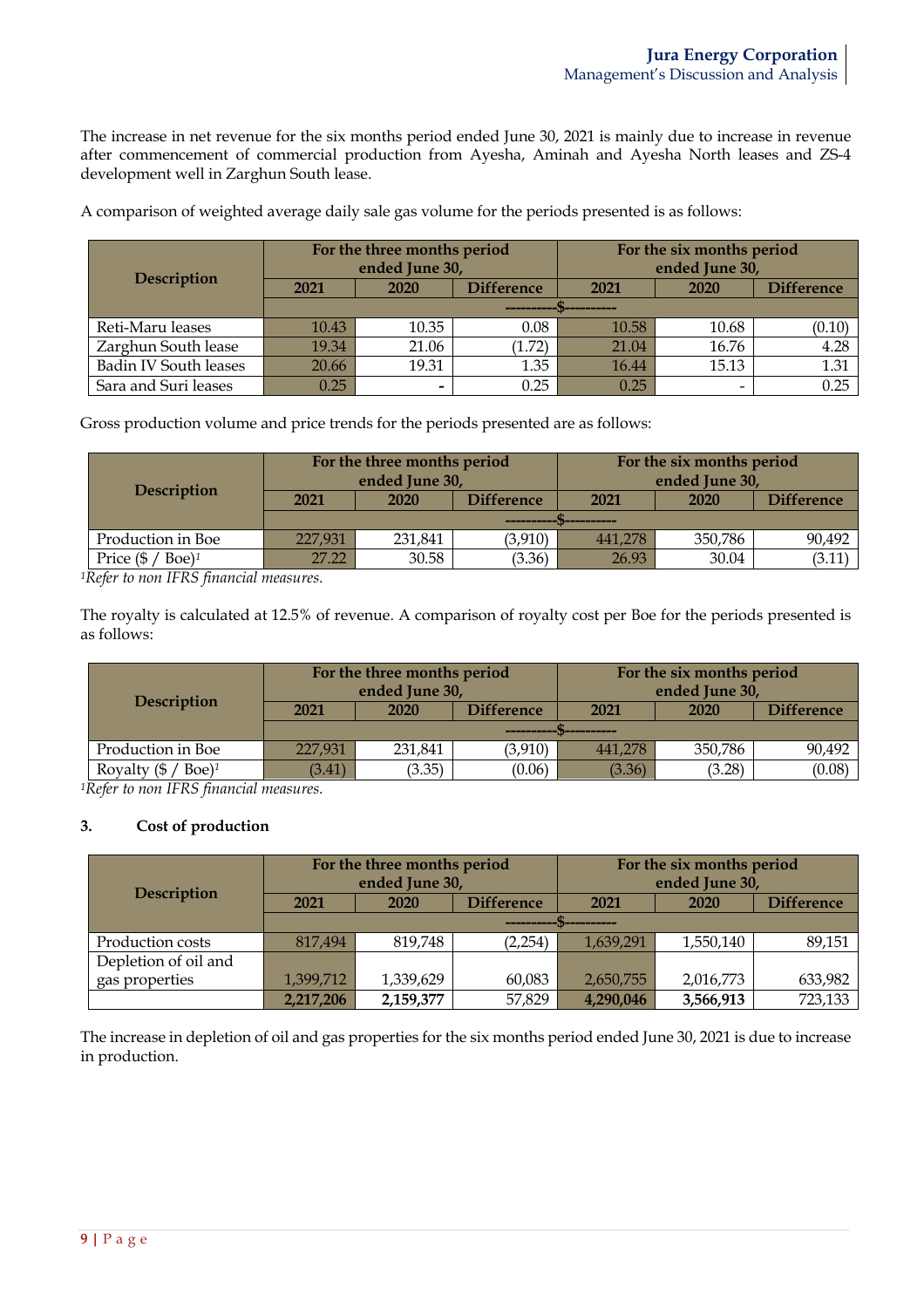| <b>Description</b>               | For the three months period<br>ended June 30, |         |                   | For the six months period<br>ended June 30, |         |                   |
|----------------------------------|-----------------------------------------------|---------|-------------------|---------------------------------------------|---------|-------------------|
|                                  | 2021                                          | 2020    | <b>Difference</b> | 2021                                        | 2020    | <b>Difference</b> |
|                                  |                                               |         |                   |                                             |         |                   |
| Production in Boe                | 227,931                                       | 231.841 | (3,910)           | 441,278                                     | 350,786 | 90,492            |
| Production costs                 |                                               |         |                   |                                             |         |                   |
| $Boe$ <sup>1</sup><br>$\sqrt{5}$ | 3.59                                          | 3.54    | 0.05              | 3.71                                        | 4.42    | (0.71             |

A comparison of production costs per Boe for the periods presented is as follows:

*1Refer to non IFRS financial measures.*

Comparative depletion cost per Boe for the periods presented are as follows:

|                                           |         | For the three months period<br>ended June 30, |                   | For the six months period<br>ended June 30, |         |                   |  |
|-------------------------------------------|---------|-----------------------------------------------|-------------------|---------------------------------------------|---------|-------------------|--|
| Description                               | 2021    | 2020                                          | <b>Difference</b> | 2021                                        | 2020    | <b>Difference</b> |  |
|                                           |         |                                               |                   |                                             |         |                   |  |
| Production in Boe                         | 227,931 | 231,841                                       | (3, 910)          | 441,278                                     | 350,786 | 90,492            |  |
| Depletion of oil and gas                  |         |                                               |                   |                                             |         |                   |  |
| properties $(\frac{6}{5} / \text{Boe})^1$ | 6.14    | 5.78                                          | 0.36              | 6.01                                        | 5.75    | 0.26              |  |

*1Refer to non IFRS financial measures.*

### **4. General and administrative expenses**

|                         | For the three months period<br>ended June 30, |                   |                   | For the six months period<br>ended June 30, |                   |         |
|-------------------------|-----------------------------------------------|-------------------|-------------------|---------------------------------------------|-------------------|---------|
| <b>Description</b>      | 2021                                          | 2020              | <b>Difference</b> | 2021                                        | <b>Difference</b> |         |
|                         |                                               |                   |                   |                                             |                   |         |
| General and             |                                               |                   |                   |                                             |                   |         |
| administrative expenses | 544,752                                       | 99,829<br>444.923 |                   | 1,028,596                                   | 872,215           | 156,381 |

Segment breakdown of general and administrative expenses for three and six months ended June 30, 2021 are as follows:

|          | Three months ended   | Six months ended     |
|----------|----------------------|----------------------|
|          | <b>June 30, 2021</b> | <b>June 30, 2021</b> |
|          |                      |                      |
| Canada   | 97.631               | 128,098              |
| Pakistan | 447.121              | 900.498              |

# **5. Exchange gain/(loss) – net**

|                        | For the three months period<br>ended June 30, |                           |        | For the six months period<br>ended June 30, |           |                   |
|------------------------|-----------------------------------------------|---------------------------|--------|---------------------------------------------|-----------|-------------------|
| Description            | 2021                                          | <b>Difference</b><br>2020 |        | 2021                                        | 2020      | <b>Difference</b> |
|                        |                                               |                           |        |                                             |           |                   |
| Exchange gain/(loss) – |                                               |                           |        |                                             |           |                   |
| net                    | 645.997                                       | 546,183                   | 99,814 | (387, 637)                                  | 1,310,443 | (1,698,080)       |

The currency translation exchange (loss)/gain is due to (strengthening)/weakening of PKR exchange rate parity against US dollar.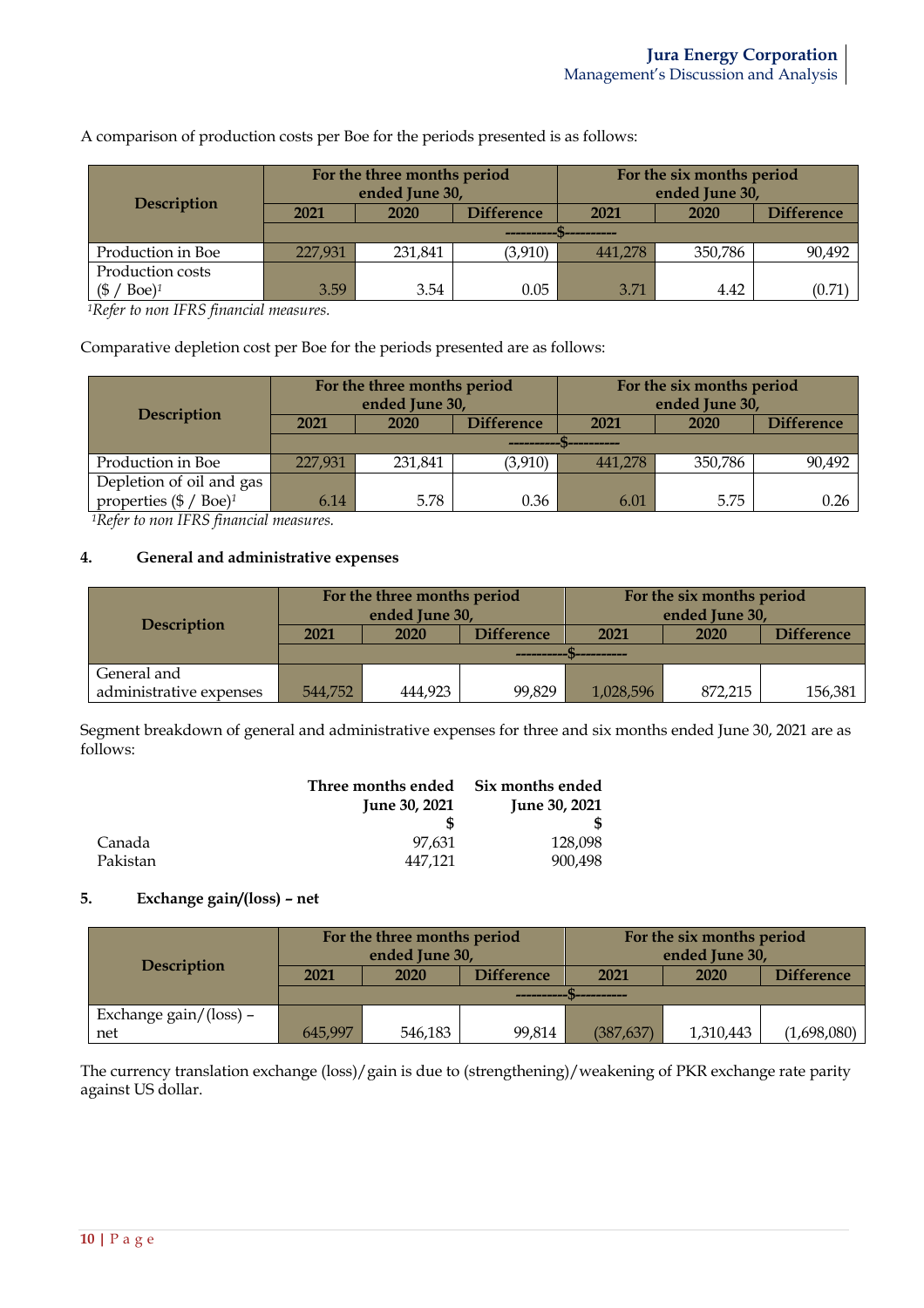### **6. Finance costs**

| <b>Description</b>     | For the three months period<br>ended June 30, |         |                   | For the six months period<br>ended June 30, |           |                   |
|------------------------|-----------------------------------------------|---------|-------------------|---------------------------------------------|-----------|-------------------|
|                        | 2021                                          | 2020    | <b>Difference</b> | 2021                                        | 2020      | <b>Difference</b> |
|                        |                                               |         |                   |                                             |           |                   |
| Interest on amount due |                                               |         |                   |                                             |           |                   |
| to related parties     | 174,042                                       | 355,199 | (181, 157)        | 463,580                                     | 743,010   | (279, 430)        |
| Interest on borrowings | 349,745                                       | 449,717 | (99, 972)         | 691,194                                     | 936,276   | (245,082)         |
| Accretion on asset     |                                               |         |                   |                                             |           |                   |
| retirement obligation  | 11,655                                        | 19,287  | (7,632)           | 23,311                                      | 36,786    | (13, 475)         |
| Late payment surcharge |                                               |         |                   |                                             |           |                   |
| on payments            |                                               |         |                   |                                             | 18,333    | (18, 333)         |
|                        | 535,442                                       | 824,203 | (288, 761)        | 1,178,085                                   | 1,734,405 | (556, 320)        |

The reduction in interest on amounts due to related parties and borrowings is due to reduction in carrying value of amounts due to related parties and reduction in KIBOR rate respectively.

## **7. Operating netback**

|                        | For the three months period |           |                   | For the six months period |             |                   |  |
|------------------------|-----------------------------|-----------|-------------------|---------------------------|-------------|-------------------|--|
| <b>Description</b>     | ended June 30,              |           |                   | ended June 30,            |             |                   |  |
|                        | 2021                        | 2020      | <b>Difference</b> | 2021                      | 2020        | <b>Difference</b> |  |
|                        |                             |           |                   |                           |             |                   |  |
| Net revenue            | 5,426,516                   | 6,313,015 | (886, 499)        | 10,401,012                | 9,386,612   | 1,014,400         |  |
| Production costs       | (817, 494)                  | (819,748) | 2,254             | (1,639,291)               | (1,550,140) | (89, 151)         |  |
| Operating netback      | 4,609,022                   | 5,493,267 | (884, 245)        | 8,761,721                 | 7,836,472   | 925,249           |  |
| Production in Boe      | 227,931                     | 231,841   | (3,910)           | 441,278                   | 350,786     | 90,492            |  |
| Operating Netback (\$/ |                             |           |                   |                           |             |                   |  |
| $Boe$ <sup>1</sup>     | 20.22                       | 23.69     | (3.47)            | 19.86                     | 22.34       | (2.48)            |  |

*1Refer to non IFRS financial measures.*

The reduction in operating netback per Boe for three and six months period ended June 30, 2021 is due to reduction in average realised price during the period.

### **Provisions, Contingencies and Commitments**

### **Contingencies and Commitments**

There has been no material change in contingencies as disclosed in the latest consolidated annual audited financial statements of the Company for the year ended December 31, 2020.

### **Financial Commitments**

The Company's financial commitments mainly consist of minimum work commitments related to its exploration licenses and approved authorities for expenditure. The following table summarizes the financial commitments of the Company as at June 30, 2021 and December 31, 2020. These financial commitments are expected to be funded through internal cash generation and debt and/or equity financing.

| <b>Description</b>                                                  | <b>June</b><br>30, 2021 | December<br>31, 2020 |
|---------------------------------------------------------------------|-------------------------|----------------------|
|                                                                     |                         |                      |
| Minimum capital commitments related to exploration licenses         | 2,972,086               | 2,972,086            |
| Commitments under approved authority for expenditures ("AFEs")      | 266,500                 | 558,550              |
| Commitment under sale and purchase agreement for the acquisition of |                         |                      |
| Energy Exploration Limited, a related party                         | 1.000                   | 1,000                |
| <b>Total</b>                                                        | 3,239,586               | 3,531,636            |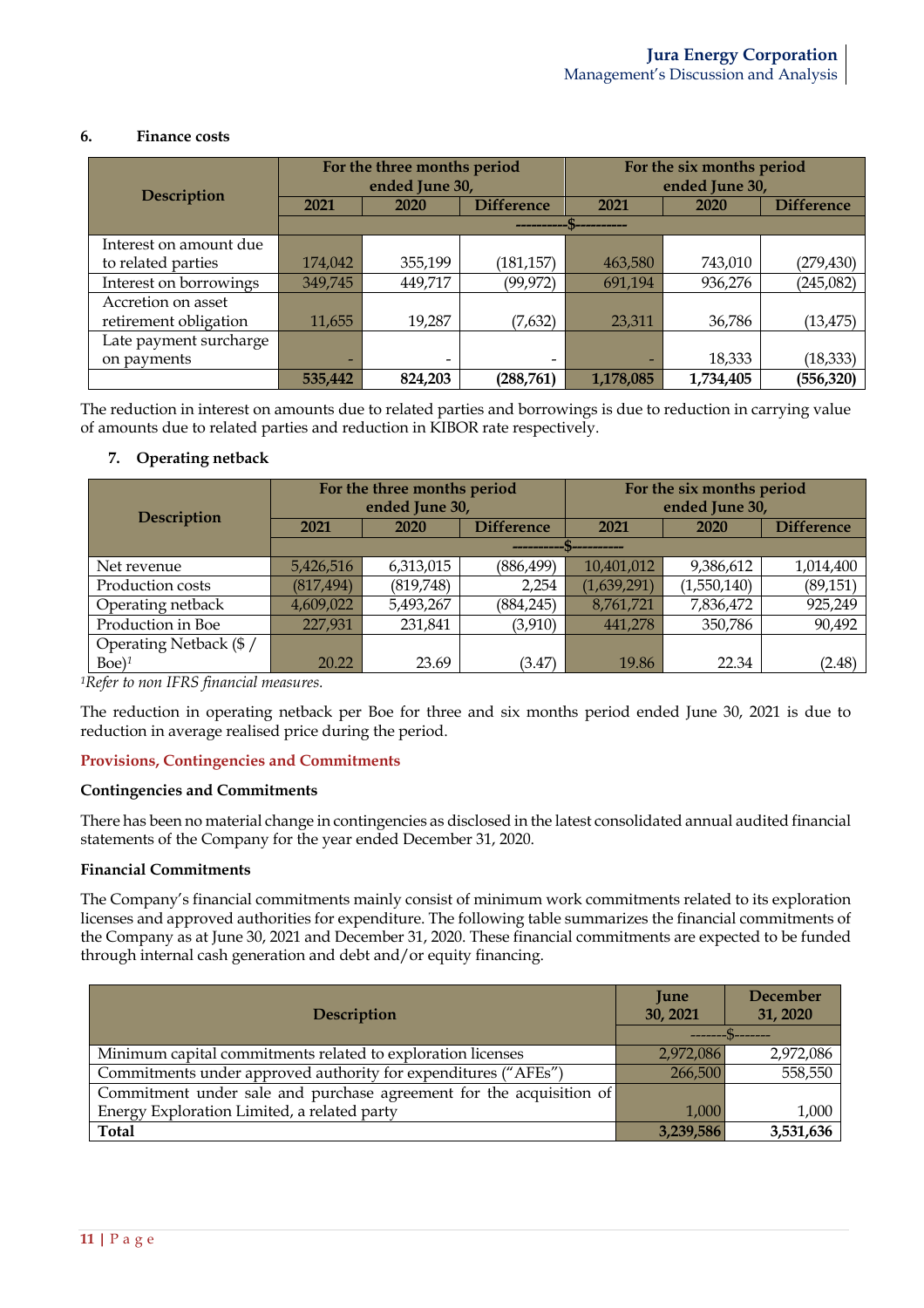## **Going Concern and Liquidity**

At June 30, 2021, the Company had current assets of \$16.62 million comprising accounts and other receivables of \$12.78 million, restricted cash of \$1.81 million and cash and cash equivalents of \$2.03 million. Total current liabilities were \$23.65 million comprising accounts payable and accrued liabilities of \$16.56 million and current portion of borrowings and amounts due to related parties of \$7.09 million. During the six months period ended June 30, 2021 the Company reported a net profit of \$2.86 million (June 30, 2020: \$2.71 million). As at June 30, 2021, the Company has an accumulated deficit of \$44.99 million (December 31, 2020: \$47.86 million). In addition to its ongoing working capital requirements, the Company also has financial commitments as at June 30, 2021 that amounted to \$3.24 million.

The Company's performance has improved significantly after commencement of production from Ayesha, Aminah and Ayesha North leases and a fourth well in the Zarghun South lease, however, until the Company shows a history of sustained earnings and reduction in financial liabilities there are material uncertainties that raise significant doubt as to the ability of the Company to continue as a going concern and, accordingly, the appropriateness of the use of the accounting principles applicable to a going concern.

The condensed consolidated interim financial statements of the Company for the three and six months ended June 30, 2021 do not reflect the adjustments to the carrying values of assets and liabilities and the reported revenues and expenses and balance sheet classifications that would be necessary if the Company was unable to realize its assets and settle its liabilities as a going concern in the normal course of operations. Such adjustments could be material.

### **Results of Operations**

The following table summarizes the working capital of the Company as at June 30, 2021 as compared to December 31, 2020:

| <b>Description</b>         | As at June<br>30, 2021 | As at December<br>31, 2020 |  |
|----------------------------|------------------------|----------------------------|--|
|                            | ----------             |                            |  |
| Current assets             | 16,620,375             | 15,304,588                 |  |
| <b>Current liabilities</b> | (23,650,830)           | (20,651,238)               |  |
| Working capital deficiency | (7,030,455)            | (5,346,650)                |  |

### **Contractual Obligations**

The following table sets forth the contractual obligations of the Company as at June 30, 2021:

|                                        | Payments due by period |             |                          |                          |           |  |  |
|----------------------------------------|------------------------|-------------|--------------------------|--------------------------|-----------|--|--|
|                                        | <b>Total</b>           | Less than 1 | 1-3 years                | 4-5 years                | After 5   |  |  |
| Description                            |                        | year        |                          |                          | years     |  |  |
|                                        |                        |             |                          |                          |           |  |  |
| Minimum capital commitments related    |                        |             |                          |                          |           |  |  |
| to exploration licenses <sup>(1)</sup> | 2,972,086              | 2,972,086   |                          |                          |           |  |  |
| Commitments under approved AFEs        | 266,500                | 266,500     | $\overline{\phantom{0}}$ | $\overline{\phantom{0}}$ |           |  |  |
| Purchase obligations <sup>(2)</sup>    | 1,000                  | 1,000       | $\overline{\phantom{0}}$ | $\overline{\phantom{0}}$ |           |  |  |
| Other obligations <sup>(3)</sup>       | 43,042,013             | 23,650,830  | 10,964,942               |                          | 8,426,241 |  |  |
| Total contractual obligations          | 46,281,599             | 26,890,416  | 10,964,942               |                          | 8,426,241 |  |  |

**Notes:**

(1) "Obligations related to exploration licenses" means the obligations which are legally binding on the Company pursuant to the terms of the relevant Petroleum Concession Agreement.

(2) "Purchase obligation" means a binding sale and purchase agreement entered into by the Company with respect to the acquisition of EEL that specifies all significant terms related thereto, and the timing of the transaction.

(3) "Other obligations" means other financial liabilities reflected in the Company's statement of financial position.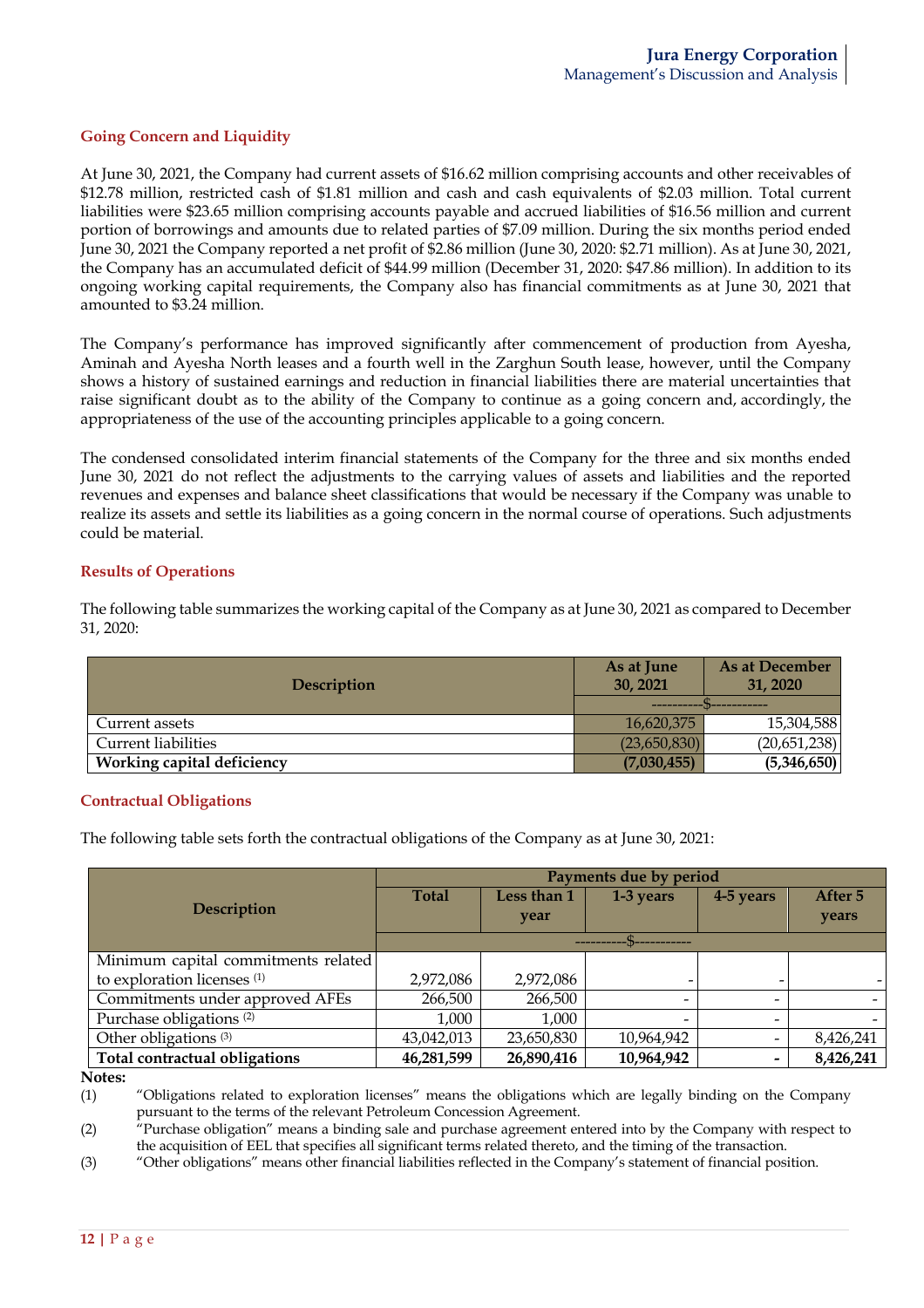### **Off-Balance Sheet Arrangements**

JEC did not have any off-balance sheet arrangements as at June 30, 2021.

### **Transactions with Related Parties**

The Company's related parties with significant transactions during the year include its majority shareholder, EPL, JS Bank Limited, an associated entity, and key management personnel. Details of transactions with related parties are as follows:

### *Transactions with majority shareholder*

JS Energy Limited, which is the majority shareholder of JEC, has provided financial support to SEPL in the form of an interest-bearing bridge loan and a short-term loan. The loans carry interest at the rate of 11% per annum compounded quarterly. The changes in loan balances during the applicable periods and balances outstanding as at June 30, 2021 and December 31, 2020 are as follows:

|                                            | <b>June</b>   | <b>December</b> |
|--------------------------------------------|---------------|-----------------|
| Description                                | 30, 2021      | 31, 2020        |
|                                            |               |                 |
| <b>Bridge loan</b>                         |               |                 |
| Balance payable at beginning of the period | 7,202,864     | 11,933,431      |
| Interest accrued during the period         | 276,054       | 1,170,610       |
| Principal repaid during the period         | (5, 189, 466) | (932, 796)      |
| Interest paid during the period            | (310, 534)    | (4,694,661)     |
| Payments made on behalf of JSEL            |               | (273, 720)      |
| Balance payable at end of the period       | 1,978,918     | 7,202,864       |
| Short-term loan                            |               |                 |
| Balance payable at beginning of the period |               | 822,739         |
| Interest accrued during the period         |               | 9,804           |
| Principal repaid during the period         |               | (820, 607)      |
| Interest paid during the period            |               | (11, 936)       |
| Balance payable at end of the period       |               |                 |

#### *Transactions with associated entity – JS Bank Limited*

JS Bank is a participant in Askari Bank syndicated term finance facilities with a participation of PKR 550 million (equivalent \$3.48 million). Further, JS Bank has also provided running finance facilities of PKR 625 million (equivalent \$3.95 million).

The changes in loan balances during the applicable periods and balances outstanding as at June 30, 2021 and December 31, 2020 are as follows:

|                                                | June       | <b>December</b> |
|------------------------------------------------|------------|-----------------|
| <b>Description</b>                             | 30, 2021   | 31, 2020        |
|                                                |            |                 |
| <b>AKBL Syndicated term finance facilities</b> |            |                 |
| Balance payable at beginning of the period     | 3,385,343  |                 |
| Loan received during the period                |            | 3,367,645       |
| Interest accrued during the period             | 187,950    | 361,134         |
| Principal repaid during the period             | (219, 466) |                 |
| Interest paid during the period                | (168, 807) | (274, 328)      |
| Exchange loss / (gain) on retranslation        | 54,224     | (69, 108)       |
| Balance payable at end of the period           | 3,239,244  | 3,385,343       |
|                                                |            |                 |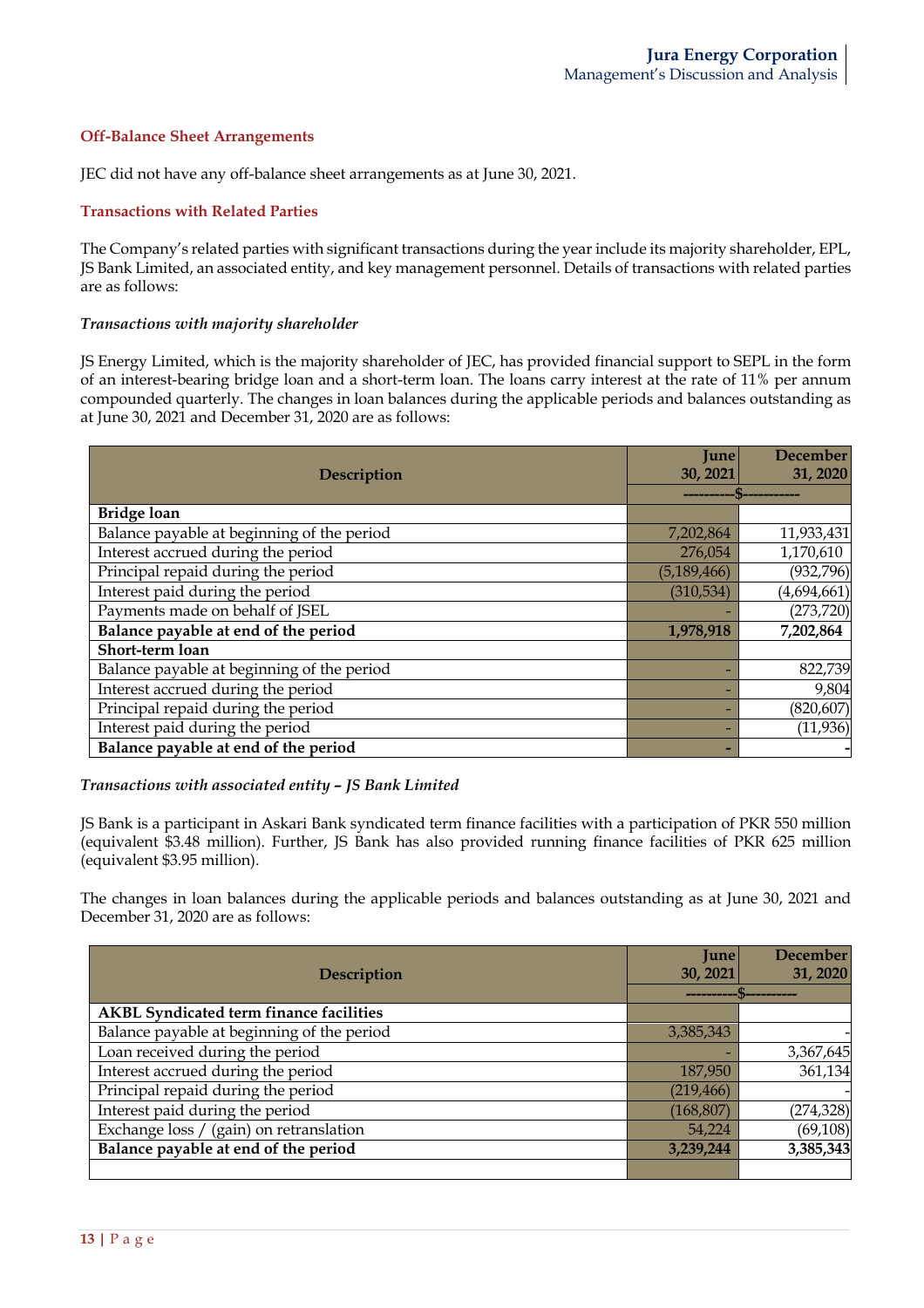### **Jura Energy Corporation** Management's Discussion and Analysis

|                                                 | <b>June</b> | <b>December</b> |
|-------------------------------------------------|-------------|-----------------|
| Description                                     | 30, 2021    | 31, 2020        |
|                                                 |             |                 |
| <b>Running finance facilities</b>               |             |                 |
| Balance payable at beginning of the period      | 3,968,181   |                 |
| Facility (settled) / utilized during the period | (44, 182)   | 3,815,722       |
| Interest accrued during the period              | 187,526     | 185,773         |
| Interest paid during the period                 | (168,059)   | (66, 595)       |
| Exchange loss on retranslation                  | 63,204      | 33,281          |
| Balance payable at end of the period            | 4,006,670   | 3,968,181       |
|                                                 |             |                 |
| <b>ABPL Syndicated credit facilities</b>        |             |                 |
| Balance payable at beginning of the period      |             | 1,578,859       |
| Interest accrued during the period              |             | 38,810          |
| Principal repaid during the period              |             | (1,552,046)     |
| Interest paid during the period                 |             | (64, 702)       |
| Exchange gain on retranslation                  |             | (921)           |
| Balance payable at end of the period            |             |                 |
|                                                 |             |                 |
| <b>Term finance facilities</b>                  |             |                 |
| Balance payable at beginning of the period      |             | 1,852,383       |
| Interest accrued during the period              |             | 49,877          |
| Principal repaid during the period              |             | (1,822,783)     |
| Interest paid during the period                 |             | (78, 970)       |
| Exchange gain on retranslation                  |             | (507)           |
| Balance payable at end of the period            |             |                 |

### *Key management personnel*

|                                  |                              | Three months ended      | Six months ended        |                         |  |  |
|----------------------------------|------------------------------|-------------------------|-------------------------|-------------------------|--|--|
| <b>Description</b>               | <b>June</b><br>30, 2021      | <b>June</b><br>30, 2020 | <b>June</b><br>30, 2021 | <b>June</b><br>30, 2020 |  |  |
|                                  | -----------------            |                         |                         |                         |  |  |
| Management salaries and benefits | 68,000<br>117,078<br>229,913 |                         |                         | 137,300                 |  |  |
| Directors' fees and compensation | 71,081                       | 22,759                  | 93,297                  | 44,173                  |  |  |
| <b>Total</b>                     | 188,159                      | 90,759                  | 323,210                 | 181,473                 |  |  |

### **Future Outlook**

The Company's capital expenditure program for 2021 includes:

- development of Zainab gas and condensate discovery in Badin IV North block;
- drilling of one exploration well in the Badin IV South exploration license; and
- drilling of one exploration well in the Guddu exploration license.

This capital expenditure program is expected to be funded through available cash and internal cash generation.

In the near future, the Company expects the commencement of commercial production from Zainab gas and condensate discovery in Badin IV North block.

The Company's future outlook is also dependent on the expected extension in the terms of expired licenses and leases. The management believes that these extensions will be granted in the ordinary course of business.

### **Impact of decline in International oil prices on wellhead gas prices in Pakistan**

Since early March 2020 global crude oil prices have experienced multi-decade lows coupled with extreme levels of volatility driven primarily by the unprecedented demand shock due to COVID-19.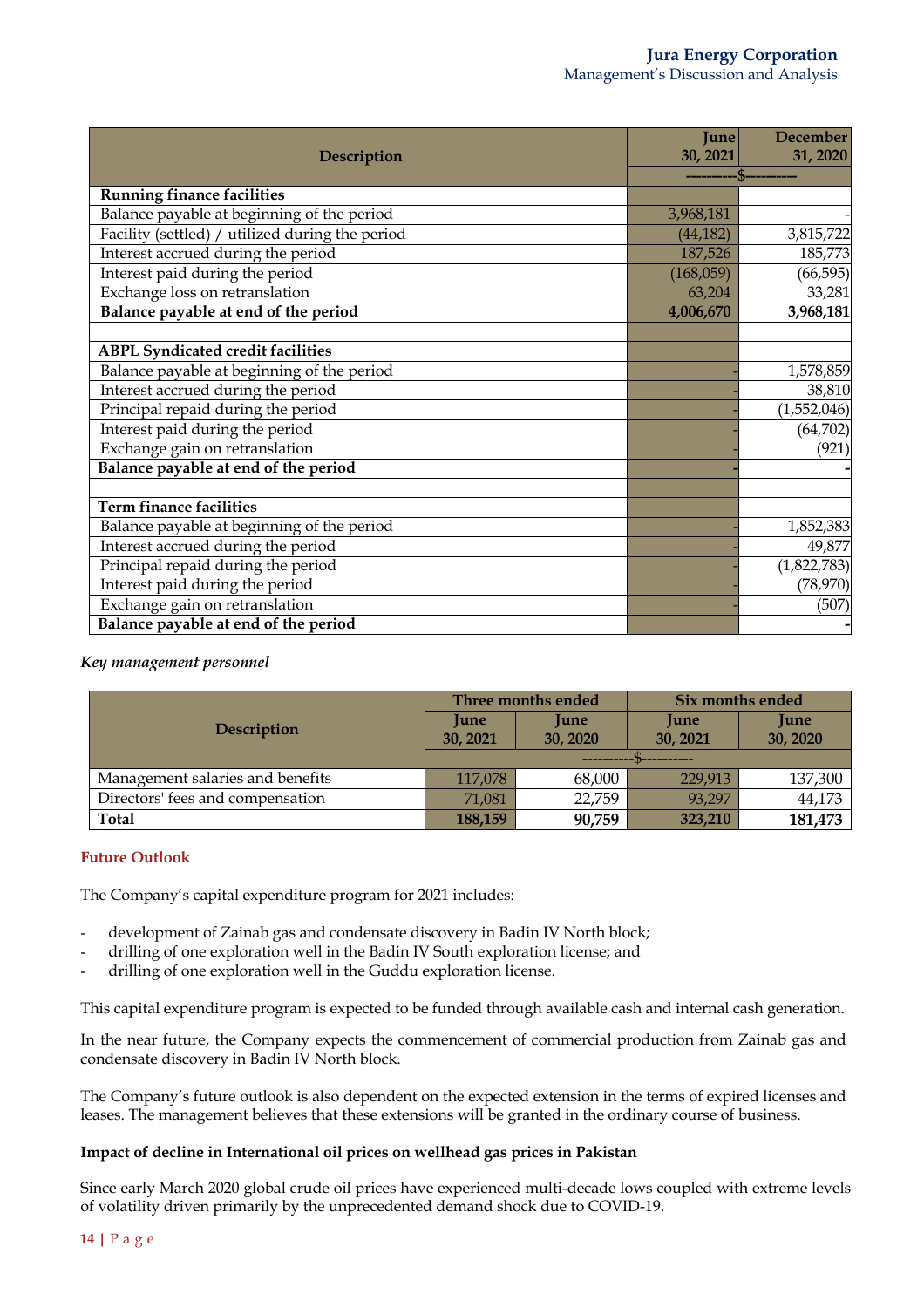In Pakistan, the price for gas purchased by the GoP is based on a formula and linked to the international prices for a basket of imported Arabian and Persian Gulf crude oil ("Basket of Crude"). Prices are based upon a baseline of 1,000 Btu/Scf. If the gas which is sold has a Btu content which is less than or greater than 1,000 Btu/Scf, the price is proportionately decreased or increased, respectively.

The wellhead gas price in Pakistan is determined by applying step up discounting using various slabs under the different applicable petroleum policies to the C&F price of the Basket of Crude. The basket will reflect the actual mix of imported crude oils in the previous six months (January to June and July to December) in Pakistan as notified by the Ministry of Petroleum and Natural Resources, Government of Pakistan. Each discounting table under a policy has a predetermined C&F floor and ceiling price. The discount table is designed to provide maximum benefit to the seller for a lower C&F price. As the C&F price increases the applicable discount also increases until the C&F price reaches the ceiling price. The discounts applicable to the C&F price under various slabs range from 0% to 90%. No benefit is provided to the seller if the C&F price is higher than the ceiling price. The applicable floor and ceiling prices vary for each petroleum policy.

As a result of the formula used for calculating the price for gas purchased by the GoP, decreases in international oil prices do not proportionately reduce the price for gas purchased by the GoP. For example, a 40% reduction in international crude oil pricing from \$50/Bbl to \$30/Bbl will result in a 5 - 25% decrease in the price for gas purchased by the GoP under various applicable petroleum policies. Petroleum Policy, 2012 has the highest ceiling price and, accordingly, gas prices under this policy are the most impacted by a reduction in international oil prices. The applicability of particular petroleum policy to wellhead gas pricing for a discovery depends upon timing of drilling and commencement of production from the discovery area.

### **Significant Accounting Policies**

The accounting policies adopted in the preparation of Company's condensed consolidated interim financial statements for the three and six months ended June 30, 2021 are consistent with those followed in the preparation of the Company's consolidated annual audited financial statements for the year ended December 31, 2020.

### **Critical Accounting Estimates and Judgments**

The preparation of Company's condensed consolidated interim financial statements for the three and six months ended June 30, 2021 in conformity with approved accounting standards requires the use of certain critical accounting estimates. It also requires management to exercise its judgement in the process of applying the Company's accounting policies. Estimates and judgments are continually evaluated and are based on historical experience including the expectation of future events that are believed to be reasonable under the circumstances. Estimates and judgements made by the management in the preparation of Company's condensed consolidated interim financial statements are the same as those used in the preparation of Company's consolidated annual audited financial statements for the year ended December 31, 2020.

In March 2020, the World Health Organization declared a global pandemic following the emergence and rapid spread of a novel strain of coronavirus ("COVID-19"). COVID-19 continues to impact worldwide demand for crude oil and therefore global commodity markets. Price volatility remains largely due to market sensitivity to COVID-19 related news including vaccine breakthroughs and rollouts, and the resurgence of COVID-19 cases and developing variants of concern. The continued impact on capital and financial markets on a macro-scale present uncertainty and risk with respect to the Company's performance, and estimates and assumptions used in the preparation of its financial results.

### **Financial Risk Management**

### **Financial risk factors**

The Company's activities expose it to a variety of financial risks: market risk (including currency risk, fair value interest rate risk, cash flow interest rate risk and price risk), credit risk and liquidity risk. The Company's overall risk management program focuses on the unpredictability of financial markets and seeks to minimize potential adverse effects on the Company's financial performance. Risk management is carried out by the Board. The Board provides risk management guidance covering specific areas such as foreign exchange risk, interest rate risk, credit risk and investment of excess liquidity.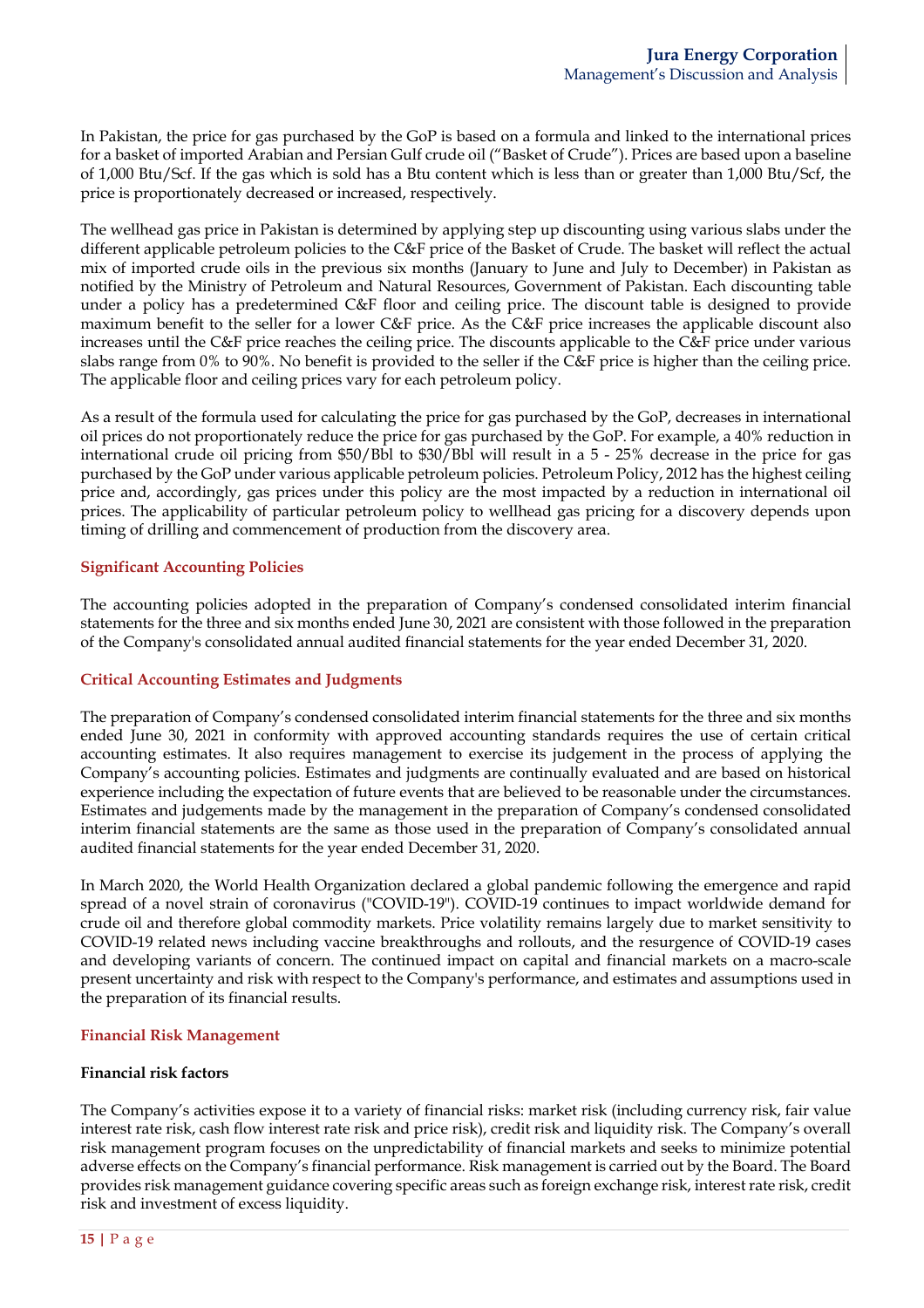### Market risk

#### (i) Currency risk

Currency risk is the risk that the fair value or future cash flows of a financial instrument will fluctuate because of changes in foreign exchange rates. Currency risk arises mainly from future commercial transactions or receivables and payables that exist due to transactions in foreign currencies.

(ii) Other price risk

Other price risk represents the risk that the fair value or future cash flows of a financial instrument will fluctuate because of changes in market prices (other than those arising from interest rate risk or currency risk), whether those changes are caused by factors specific to the individual financial instrument or its issuer, or factors affecting all similar financial instruments traded in the market. The Company does not have any financial instrument exposed to other price risk.

(iii) Interest rate risk

Interest rate risk represents the risk that the fair value or future cash flows of a financial instrument will fluctuate because of changes in market interest rates.

(iv) Credit risk

Credit risk is the risk of financial loss to JEC, if a counterparty to a product sales contract or financial instrument fails to meet its contractual obligations. JEC is exposed to credit risk with respect to its cash and cash equivalents, restricted cash and accounts and other receivables. However, the default risk is considered very low for all of the Company's financial instruments due to the external credit ratings of its counterparties. Majority of the Company's trade receivables relate to the sale of natural gas to Sui Southern Gas Company Limited ("SSGCL"), a state-owned gas transmission company.

(v) Liquidity risk

Liquidity risk is the risk that an entity will encounter difficulty in meeting obligations associated with financial liabilities. The Company follows an effective cash management and planning protocol to ensure availability of funds, and to take appropriate measures for new requirements.

This interim MD&A does not include all financial risk management information and disclosures required in the annual MD&A and should be read in conjunction with the Company's consolidated annual audited financial statements and annual MD&A for the years ended December 31, 2021 and 2020.

#### **Fair value of financial assets and liabilities**

The fair value of financial assets and liabilities is determined using different levels defined as follows:

- Quoted prices (unadjusted) in active markets for identical assets or liabilities (Level 1).
- Inputs other than quoted prices included within level 1 that are observable for the asset or liability, either directly (that is, as prices) or indirectly (that is, derived from prices) (Level 2).
- Inputs for the asset or liability that are not based on observable market data (that is unobservable inputs) (Level 3).

The fair value of cash and cash equivalents, restricted cash, accounts and other receivables and accounts payable and accrued liabilities approximate their carrying amount due to the short-term nature of the instruments.

The fair value of borrowings and amounts due to related parties approximates their carrying value as the interest rates charged on these instruments is comparable to the prevailing interest rates.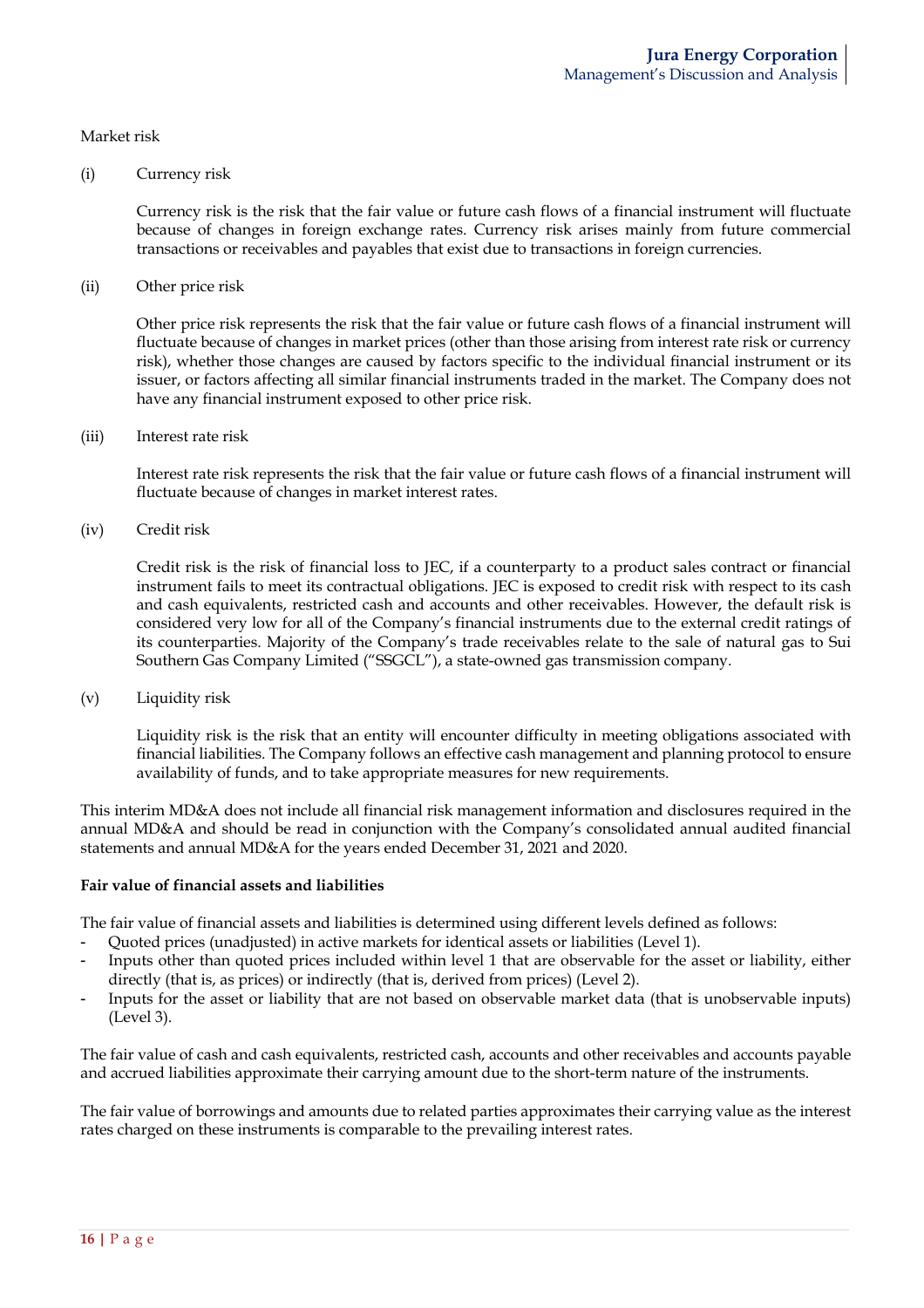### **Risk Factors**

The business of exploring for, developing and producing oil and gas reserves is inherently risky. The Company will face numerous and varied risks which may prevent it from achieving its goals. The Company's actual exploration and operating results may be very different from those expected as at the date of this MD&A. Also, see "Risk Factors" in the Company's Annual Information Form for the year ended December 31, 2020 for a further description of the risks and uncertainties associated with the Company's business and recovery of its oil and gas reserves and resources.

### *Volatility of Crude oil prices*

In Pakistan, the price for gas purchased by the GoP is based on a formula linked to the international prices for a basket of Arabian and Persian Gulf crude oil imported into Pakistan. Crude oil prices are affected by, among other things, global economic health and global economic growth, pipeline constraints, regional and international supply and demand imbalances, political developments, compliance or non-compliance with quotas agreed upon by OPEC members, decisions by OPEC not to impose quotas on its members, access to markets for crude oil, and weather.

Through the latter half of 2014 and into the latter half of 2016 and in the first half of 2020, world oil prices have declined significantly. A prolonged period of low and/or volatile prices could affect the value of Company's oil and gas properties and the level of spending on growth projects and could result in the curtailment of production from some properties and/or the impairment of that property's carrying value. Accordingly, low crude oil, could have a material adverse effect on Company's business, financial condition, reserves, and may also lead to further impairment of assets.

### *COVID-19 Global Pandemic*

The current outbreak of COVID-19, and any future emergence and spread of similar pathogens, could have an adverse impact on global economic conditions. Additionally, the Company's ability to continue its oil and gas exploration and production without disruption, as well as potential adverse impacts on the operations of the Company's suppliers, contractors and service providers, may impact the operation and results of the Company in the immediate term and in the event of prolonged disruptions associated with the outbreak.

The COVID-19 outbreak and corresponding responses from governmental authorities have resulted and may continue to result in, among other things: increased volatility in financial markets and foreign currency exchange rates; disruptions to global supply chains; adverse effects on the health and safety of the Company's workforce, or guidelines or restrictions to protect health and safety of such workforces, rendering employees unable to work or travel; temporary operational restrictions; and an overall slowdown in the global economy. In particular, the COVID-19 pandemic has resulted in, and may continue to result in, a reduction in the demand for, and prices of, crude oil and natural gas. A prolonged period of decreased demand for, and prices of, these commodities could also result in the Company voluntarily curtailing or shutting in production, which could adversely impact the Company's business, financial condition and results of operations. The full extent of the risks surrounding the severity and timing of the COVID-19 pandemic is continually evolving and is not fully known at this time; therefore, there is significant risk and uncertainty which may have a material and adverse effect on Jura's operations. The risks disclosed elsewhere in this MD&A may be exacerbated as a result of the COVID-19 pandemic.

In accordance with the government guidelines and to limit the risk and transmission of COVID-19, the Company has implemented mandatory self-quarantine policies, travel restrictions, enhanced cleaning and sanitation measures, and social distancing measures, including directing the vast majority of its office staff and certain nonessential field staff to work from home. The Company believes that it can maintain safe operations with these pandemic-related procedures and protocols in place. Additionally, in order to prevent and/or minimize any COVID-19 outbreak at field sites, the operators have implemented additional measures as part of their pandemic response, including changes to crew size and shift durations, screening measures prior to allowing field access to employees and staff, and mandating the use of masks and other measures to ensure continued safe and reliable operations.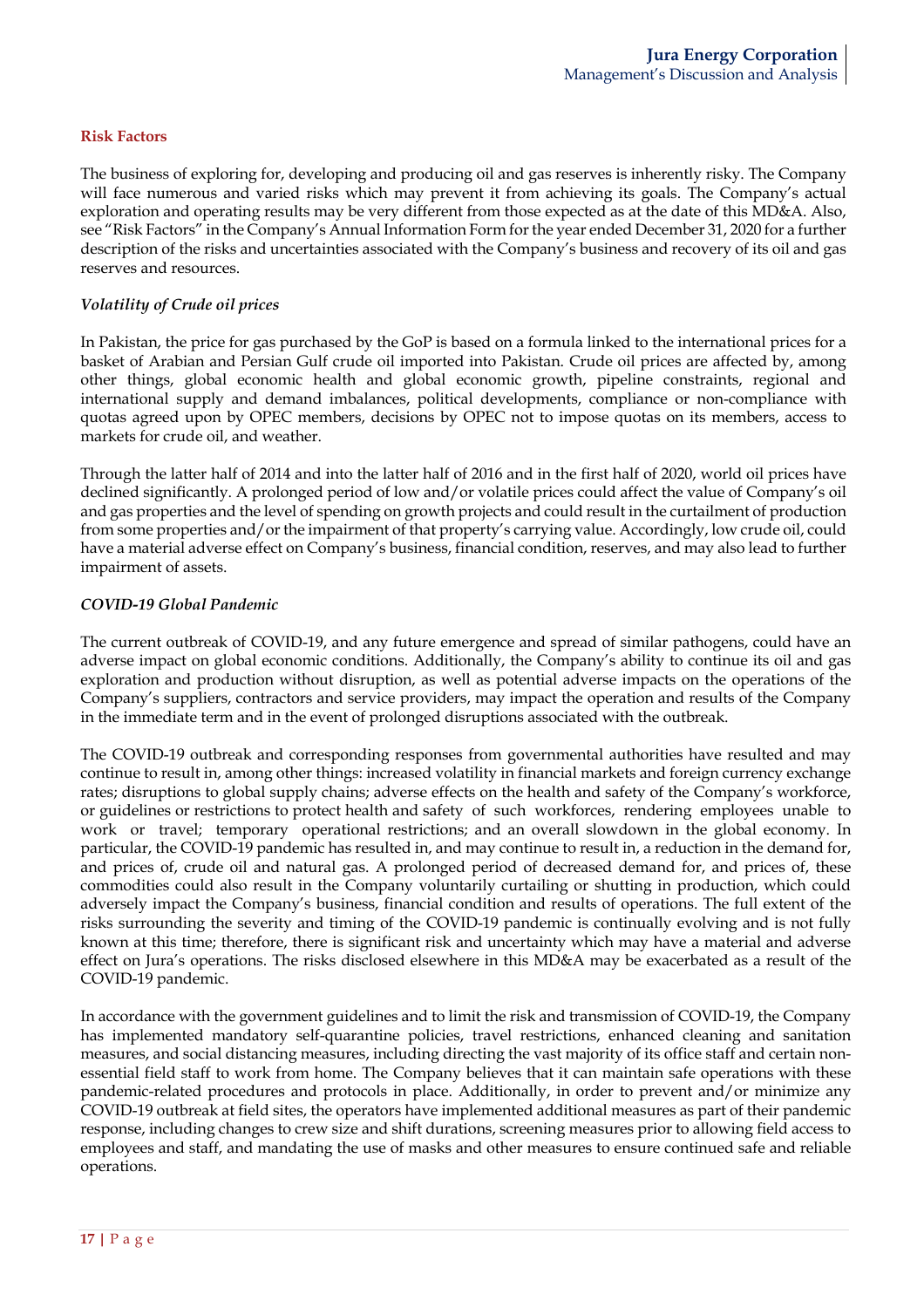### *Obtaining financing*

The Company is in the growth phase of its oil and gas operations with limited revenues from three properties and the majority of its properties are in exploration and development stage. There can be no assurance of its ability to develop and operate its projects profitably. The Company has been historically dependent upon the financial support from its shareholders to provide the finance needed to fund its operations, but the Company cannot assure that the shareholders will continue to do so. The Company's ability to continue in business depends upon its continued ability to obtain significant financing from internal as well as external sources and the success of its exploration efforts and any production efforts resulting therefrom. Any reduction in its ability to raise finance in the future would force the Company to reallocate funds from other planned uses and could have a significant negative effect on its business plans and operations, including its ability to continue its current development and exploration activities.

### *Commercial Risk*

In order to assign recoverable resources of oil and gas, the Company must establish a development plan consisting of one or more projects. In-place quantities for which a feasible project cannot be defined using established technology or technology under development are classified as unrecoverable. In this context, "technology under development" refers to technology that has been developed and verified by testing as feasible for future commercial applications to the subject reservoir. In the early stage of exploration or development, as is the case for the Company, project definition will not be of the detail expected in the later stages of maturity. In most cases, recovery efficiency will be largely based on analogous projects.

Estimates of recoverable quantities are stated in terms of the sales products derived from a development program, assuming commercial development. It must be recognized that reserves, contingent resources and prospective resources involve different risks associated with achieving commerciality. The likelihood that a project will achieve commerciality is referred to as the "chance of commerciality." The chance of commerciality varies in different categories of recoverable resources as follows:

*Reserves***:** To be classified as reserves, estimated recoverable quantities must be associated with a project(s) that has demonstrated commercial viability. Under the fiscal conditions applied in the estimation of reserves, the chance of commerciality is effectively 100%.

*Contingent Resources***:** Not all technically feasible development plans will be commercial. The commercial viability of a development project is dependent on the forecast of fiscal conditions over the life of the project. For contingent resources, the risk component relating to the likelihood that an accumulation will be commercially developed is referred to as the "chance of development." For contingent resources, the chance of commerciality is equal to the chance of development.

*Prospective Resources***:** Not all exploration projects will result in discoveries. The chance that an exploration project will result in the discovery of petroleum is referred to as the "chance of discovery." Thus, for an undiscovered accumulation, the chance of commerciality is the product of two risk components -- the chance of discovery and the chance of development.

### *Exploration Risk*

Oil and gas exploration involves a high degree of risk. These risks are more acute in the early stages of exploration. The Company's exploration expenditures may not result in new discoveries of oil or gas in commercially viable quantities. It is difficult to project the costs of implementing an exploratory drilling program due to the inherent uncertainties of drilling in unknown formations, the costs associated with encountering various drilling conditions, such as over pressured zones and tools lost in the hole, and changes in drilling plans and locations as a result of prior exploratory wells or additional seismic data and interpretations thereof. If exploration costs exceed estimates, or if exploration efforts do not produce results that meet expectations, exploration efforts may not be commercially successful, which could adversely impact the ability to generate revenues from operations.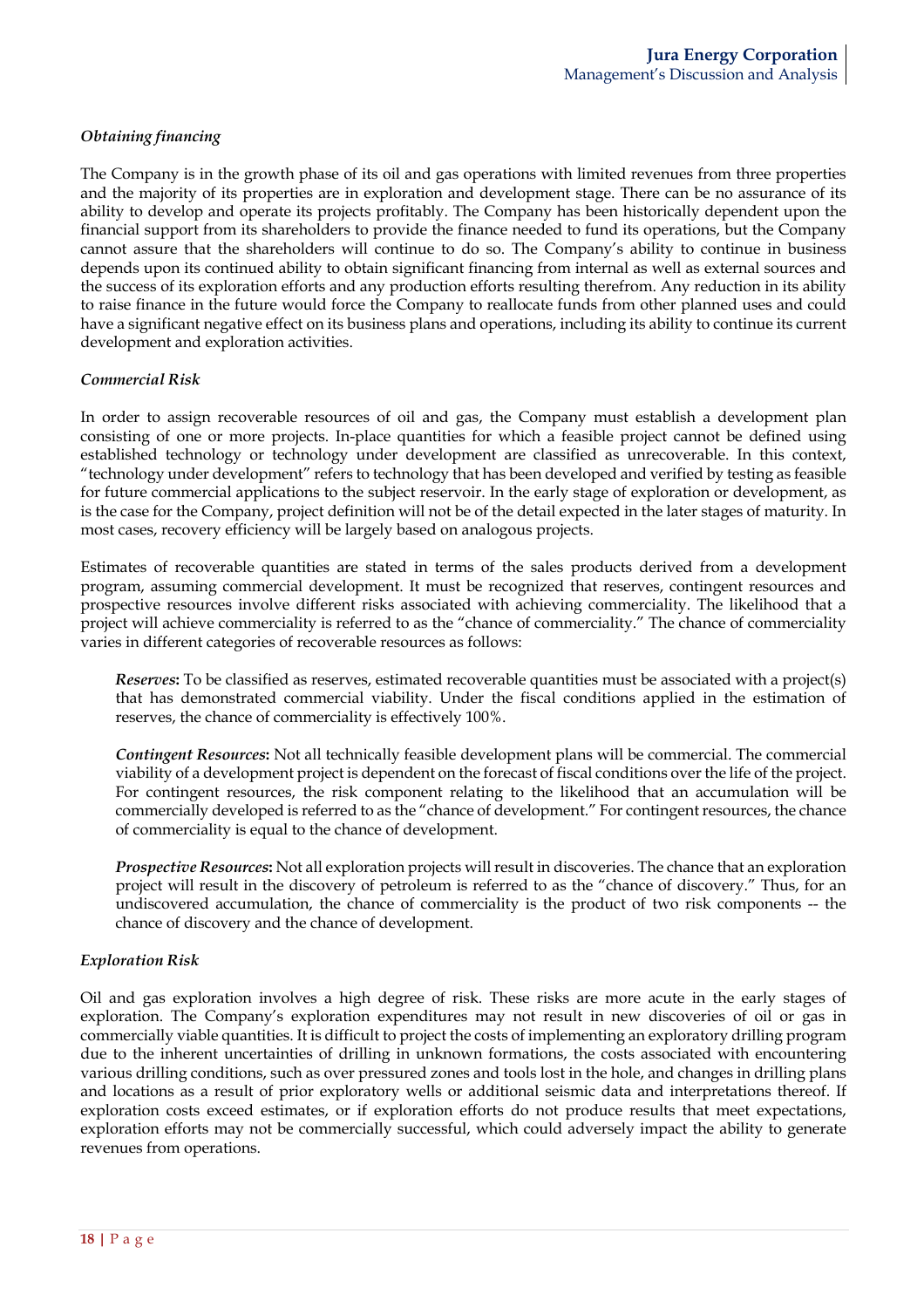### *Operational Risk*

If the Company's operations are disrupted and/or the economic integrity of its projects is threatened for unexpected reasons, business may experience a setback. These unexpected events may be due to technical difficulties, operational difficulties including floods which impact the production, transport or sale of products, geographic and weather conditions, the extent of the outbreak of COVID-19 in Pakistan and related responses by governmental authorities, business reasons or otherwise. Because the Company is in its early stages of development, it is particularly vulnerable to these events. Prolonged problems may threaten the commercial viability of operations.

### *Development Risk*

To the extent that the Company succeeds in discovering oil and/or gas, reserves may not be capable of production levels projected or in sufficient quantities to be commercially viable. On a long-term basis, the Company's viability depends on the ability to find or acquire, develop and commercially produce additional oil and gas reserves. Without the addition of reserves through exploration, acquisition or development activities, reserves and production will decline over time as reserves are produced. Future reserves will depend not only on the ability to develop then-existing properties, but also on the ability to identify and acquire additional suitable producing properties or prospects, to find markets for the oil and natural gas developed and to effectively distribute production into markets. Future oil and gas exploration may involve unprofitable efforts, not only from dry wells, but from wells that are productive but do not produce sufficient net revenues to return a profit after drilling, operating and other costs. Completion of a well does not assure a profit on the investment or recovery of drilling, completion and operating costs. In addition, drilling hazards or environmental damage could greatly increase the cost of operations, and various field operating conditions may adversely affect the production from successful wells. These conditions include delays in obtaining governmental approvals or consents, shut-downs of connected wells resulting from extreme weather conditions, problems in storage and distribution and adverse geological and mechanical conditions. While the Company will endeavor to effectively manage these conditions, it may not be able to do so optimally, and will not be able to eliminate them completely in any case. Therefore, these conditions could diminish revenue and cash flow levels and result in the impairment of oil and gas interests.

### *Drilling Risks*

There are risks associated with the drilling of oil and gas wells, including encountering unexpected formations or pressures, premature declines of reservoirs, blow-outs, craterings, sour gas releases, fires, spills or natural disasters. The occurrence of any of these and other events could significantly reduce revenues or cause substantial losses, impairing future operating results. The Company may become subject to liability for pollution, blow-outs or other hazards. The Company obtains insurance with respect to these hazards, but such insurance has limitations on liability that may not be sufficient to cover the full extent of such liabilities. The payment of such liabilities could reduce the funds available to the Company or could, in an extreme case, result in a total loss of properties and assets. Moreover, the Company may not be able to maintain adequate insurance in the future at rates that are considered reasonable. Oil and gas production operations are also subject to all the risks typically associated with such operations, including the premature decline of reservoirs and the invasion of water into producing formations.

### *Environmental Risks*

All phases of the oil and gas business present environmental risks and hazards and are subject to environmental regulation pursuant to a variety of international conventions and federal, provincial and municipal laws and regulations. Environmental legislation provides for, among other things, restrictions and prohibitions on spills, releases or emissions of various substances produced in association with oil and gas operations. The legislation also requires that wells and facility sites be operated, maintained abandoned and reclaimed to the satisfaction of applicable regulatory authorities. Compliance with such legislation can require significant expenditures and a breach may result in the imposition of fines and penalties, some of which may be material. Environmental legislation is evolving in a manner that may result in stricter standards and enforcement, larger fines and liability and potentially increased capital expenditures and operating costs. The discharge of oil, natural gas or other pollutants into the air, soil or water may give rise to liabilities to foreign governments and third parties and may require the Company to incur costs to remedy such discharge. The application of environmental laws to the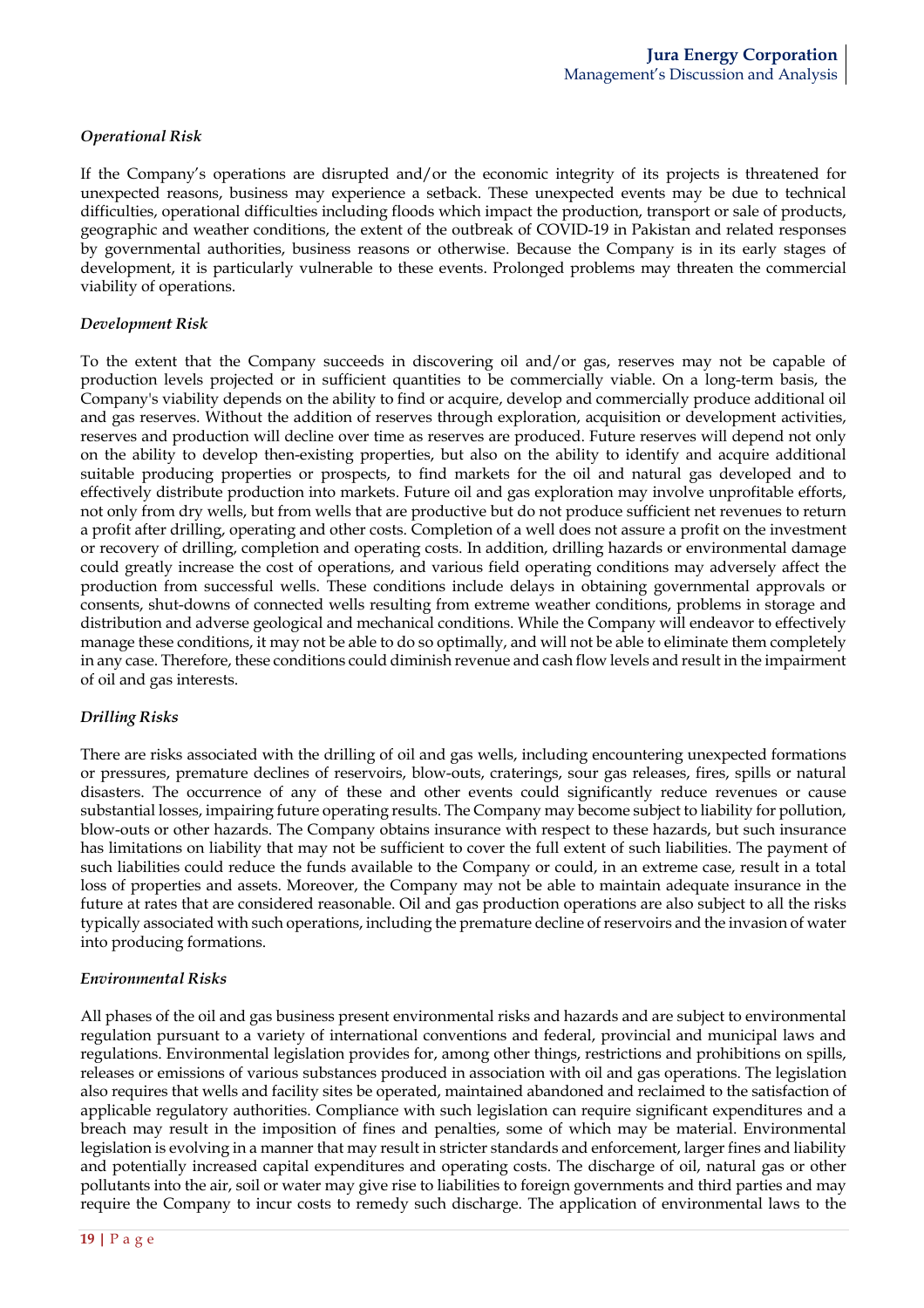Company's business may cause it to curtail production or increase the costs of production, development or exploration activities.

### *Operations*

Operations are subject to all of the risks frequently encountered in the development of any business, including control of expenses, the business disruption due to COVID-19 pandemic and other difficulties, complications and delays, as well as those risks that are specific to the oil and gas industry.

### *Reserve Estimates*

The Company makes estimates of oil and gas reserves, upon which it bases financial projections. The Company makes these reserve estimates using various assumptions, including assumptions as to oil and gas prices, drilling and operating expenses, capital expenditures, taxes and availability of funds. Some of these assumptions are inherently subjective, and the accuracy of reserve estimates relies in part on the ability of the management team, engineers and other advisers to make accurate assumptions. Economic factors beyond the Company's control, such as interest rates and exchange rates, will also impact the value of reserves. The process of estimating oil and gas reserves is complex and requires the Company to make significant decisions and assumptions in the evaluation of available geological, geophysical, engineering and economic data for each property. As a result, reserve estimates will be inherently imprecise. Actual future production, oil and natural gas prices, revenues, taxes, development expenditures, operating expenses and quantities of recoverable oil and gas reserves may vary substantially from those estimated. If actual production results vary substantially from reserve estimates, this could materially reduce revenues and result in the impairment of oil and gas interests.

### *Facilities*

Oil and gas exploration and development activities are dependent on the availability of drilling and related equipment, transportation, power and technical support in the particular areas where these activities will be conducted, and access to these facilities may be limited. To the extent that operations are conducted in remote areas, needed facilities may not be proximate to operations, which will increase expenses. Demand for such limited equipment and other facilities or access restrictions may affect the availability of such equipment to the Company and may delay exploration and development activities. The quality and reliability of necessary facilities may also be unpredictable and the Company may be required to make efforts to standardize facilities, which may entail unanticipated costs and delays. Shortages and/or the unavailability of necessary equipment or other facilities will impair activities, either by delaying activities, increasing costs or otherwise.

### *Operating Expenses*

Exploration, development, production, marketing (including distribution costs) and regulatory compliance costs (including taxes) substantially impact the net revenues derived from oil and gas produced. These costs are subject to fluctuations and variation in different locales in which the Company will operate, and the Company may not be able to predict or control these costs. If these costs exceed expectations, this may adversely affect results of operations. In addition, the Company may not be able to earn net revenue at predicted levels, which may impact the ability to satisfy any obligations.

#### *Fluctuations in Operating Results can cause Share Price Decline*

The Company's operating results will likely vary in the future primarily from fluctuations in revenues and operating expenses, including the ability to produce the oil and gas reserves that are developed, expenses that are incurred, the prices of oil and gas in the commodities markets and other factors. If the results of operations do not meet the expectations of current or potential investors, the price of the Company's shares may decline.

#### *Decommissioning Costs*

The Company may become responsible for costs associated with abandoning and reclaiming wells, facilities and pipelines which are used for the production of oil and gas reserves. Abandonment and reclamation of these facilities and the costs associated therewith are often referred to as "decommissioning." If decommissioning is required before economic depletion of the properties or if estimates of the costs of decommissioning exceed the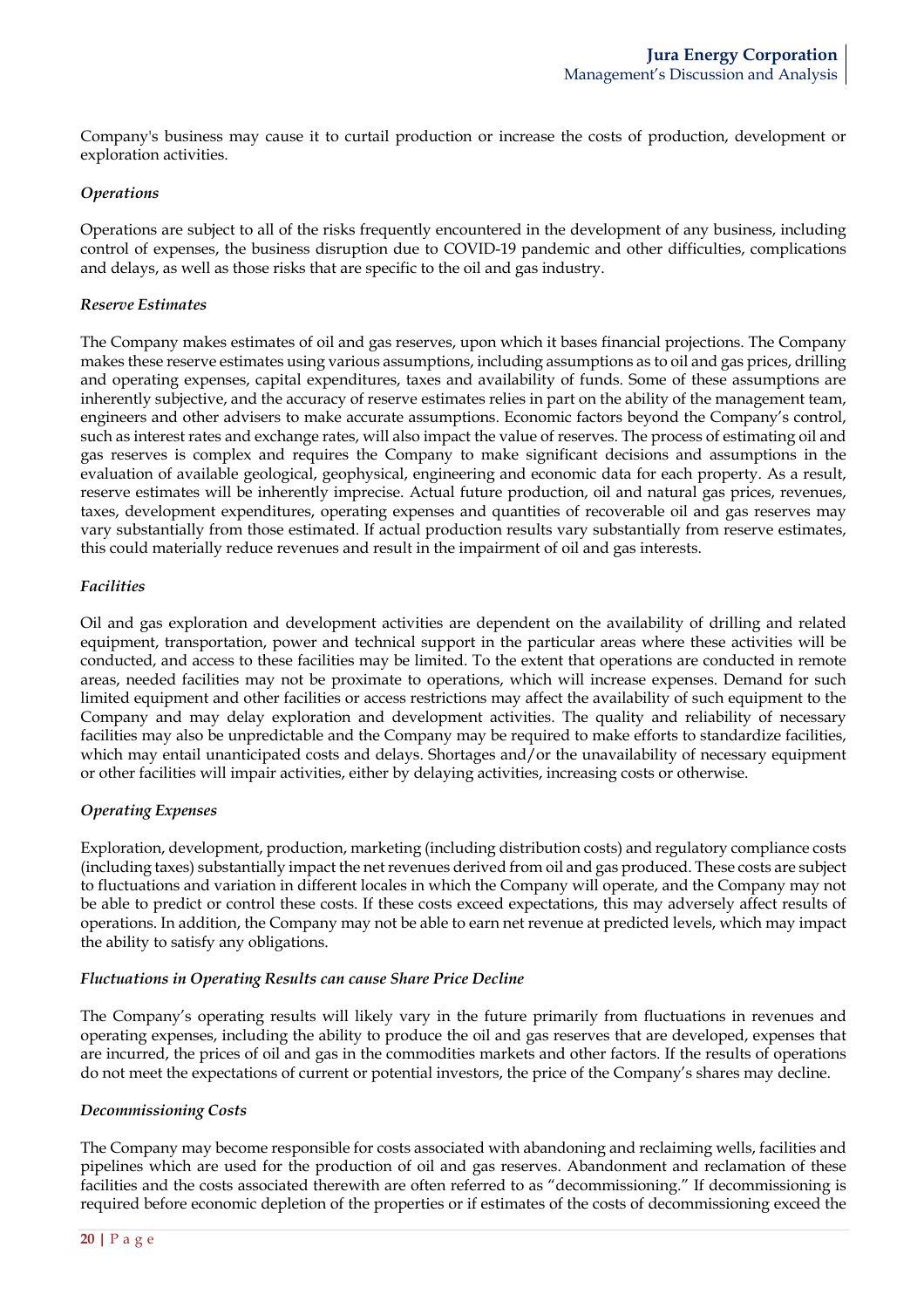value of the reserves remaining at any particular time to cover such decommissioning costs, the Company may have to draw on funds from other sources to satisfy such costs. The use of other funds to satisfy such decommissioning costs could impair the ability to focus capital investment in other areas of the business.

### *Foreign Operations*

The oil and gas industry in Pakistan is not as efficient or developed as the oil and gas industry in Canada. As a result, exploration and development activities may take longer to complete and may be more expensive than similar operations in Canada. The availability of technical expertise, specific equipment and supplies may be more limited and such factors may subject international operations to economic and operating risks that may not be experienced in Canadian operations.

### *Risk to Information Technologies Systems and Cyber Security*

The Company may be negatively affected by cybersecurity incidents or other IT systems disruption. The Company relies heavily on its information technology systems including, without limitation, its networks, equipment, hardware, software, telecommunications, and other information technology (collectively "IT systems"), and the IT systems of its vendors and third-party service providers, to operate its business as a whole. Although the Company has not experienced any material losses to date relating to cybersecurity, or other IT systems disruptions, there can be no assurance that the Company will not incur such losses in the future. Despite the Company's efforts to mitigate IT systems security risks, the risk and exposure to these threats cannot be fully mitigated because of, among other things, the evolving nature of cybersecurity threats. As a result, cybersecurity and the continued development and enhancement of controls, processes and practices designed to protect IT systems from cybersecurity threats remain a priority. As these threats continue to evolve, the Company may be required to spend additional resources to continue to modify or enhance protective measures or to investigate and remediate any cybersecurity vulnerabilities. Any cybersecurity incidents or other IT systems disruption could result in operational delays, destruction or corruption of data, security breaches, financial losses from remedial actions, the theft or other compromising of confidential or otherwise protected information, fines and lawsuits, or damage to the Company's reputation. Any such occurrence could have an adverse impact on the Company's financial condition and operations.

### *Local Legal, Political and Economic Factors*

Currently, the Company is undertaking its oil and gas activities exclusively in Pakistan. Exploration and production operations in foreign countries are subject to legal, political and economic uncertainties, including interference with private contract rights (such as privatization), extreme fluctuations in currency exchange rates, high rates of inflation, exchange controls, changes in tax rates and other laws or policies affecting environmental issues (including land use and water use), workplace safety, foreign investment, foreign trade, investment or taxation, as well as restrictions imposed on the oil and gas industry, such as restrictions on production, price controls and export controls. Political and economic instability could result in new governments or the adoption of new policies, laws or regulations that might assume a substantially more hostile attitude toward foreign investment, including imposing additional taxes. In an extreme case, such a change could result in termination of contract rights and expropriation of foreign-owned assets. Any changes in oil and gas or investment regulations and policies or a shift in political attitudes in Pakistan will be beyond the Company's control and may significantly hamper the ability to expand operations or operate the business at a profit.

### *Enforcement of Civil Liabilities*

Certain of the directors of the Company reside outside of Canada and, similarly, a majority of the assets of the Company are located outside of Canada. It may not be possible for investors to effect service of process within Canada upon directors not residing in Canada. It may also not be possible to enforce against the Company and certain of its directors' judgements obtained in Canadian courts predicated upon the civil liability provisions of applicable securities laws in Canada.

### *Penalties*

The Company's exploration, development, production and marketing operations are regulated under foreign federal, state and local laws and regulations. Under these laws and regulations, the Company could be held liable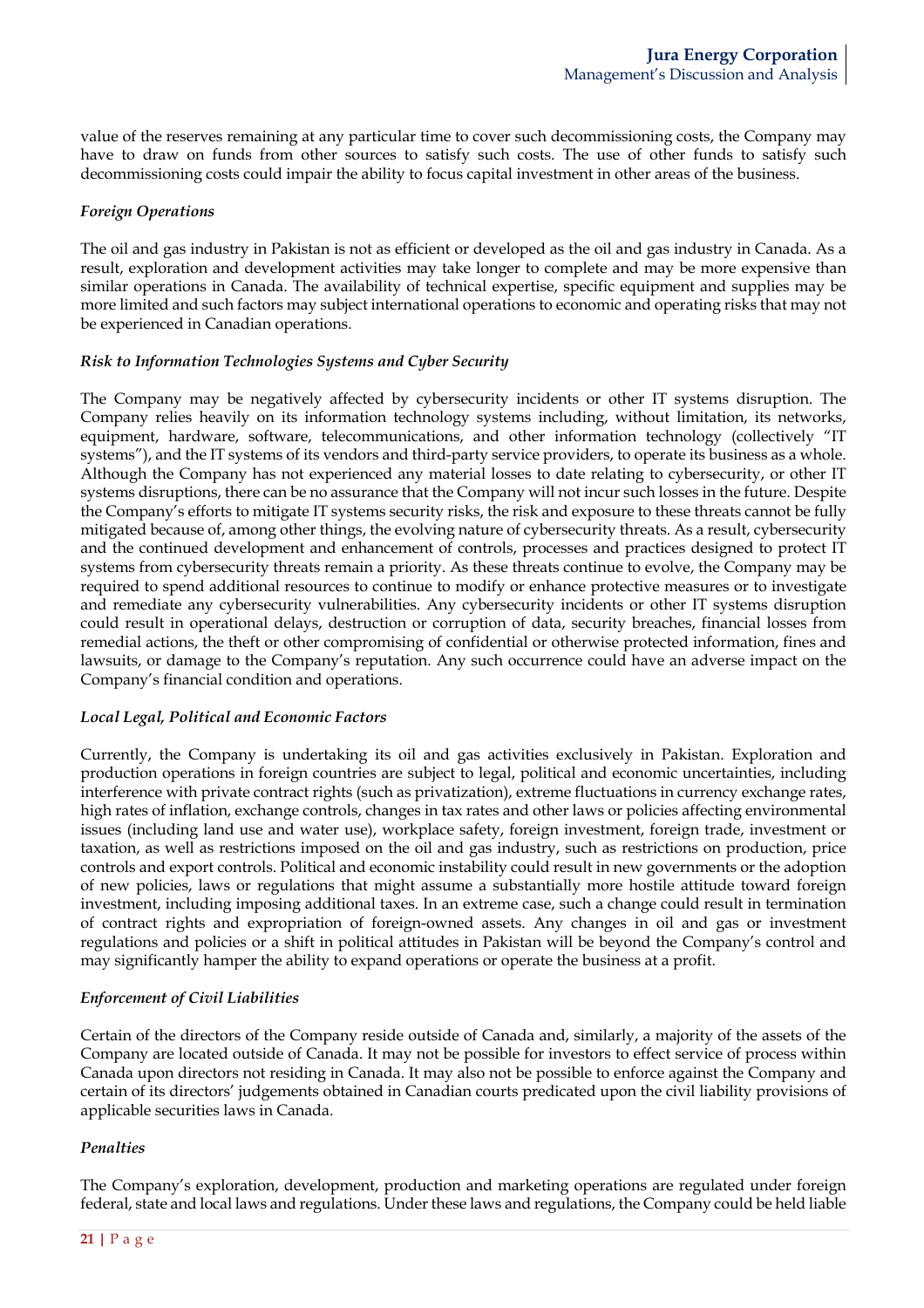for personal injuries, property damage, site clean-up and restoration obligations or costs and other damages and liabilities. The Company may also be required to take corrective actions, such as installing additional safety or environmental equipment, which could require significant capital expenditures. Failure to comply with these laws and regulations may also result in the suspension or termination of operations and subject the Company to administrative, civil and criminal penalties, including the assessment of natural resource damages. The Company could be required to indemnify employees in connection with any expenses or liabilities that they may incur individually in connection with regulatory action against them. As a result of these laws and regulations, future business prospects could deteriorate and profitability could be impaired by costs of compliance, remedy or indemnification of employees, thus reducing profitability.

### *Competition for Exploration and Development Rights*

The oil and gas industry is highly competitive. This competition is increasingly intense as prices of oil and gas on the commodities markets have reduced significantly in recent years. Additionally, other companies engaged in the same line of business may compete with the Company from time to time in obtaining capital from investors. Competitors include larger, more established companies, which may have access to greater resources than the Company, may be more successful in the recruitment and retention of qualified employees and may conduct their own refining and petroleum marketing operations, which may give them a competitive advantage. In addition, actual or potential competitors may be strengthened through the acquisition of additional assets and interests.

## *Technology*

The Company relies on technology, including geographic and seismic analysis techniques and economic models, to develop reserve estimates and to guide exploration and development and production activities. The Company will be required to continually enhance and update its technology to maintain its efficacy and to avoid obsolescence. The costs of doing so may be substantial and may be higher than the costs that are anticipated for technology maintenance and development. If the Company is unable to maintain the efficacy of the technology, the ability to manage the business and to compete may be impaired. Further, even if technical effectiveness is maintained, the technology may not be the most efficient means of reaching objectives, in which case higher operating costs may be incurred than if the technology was more efficient.

### *Foreign Currency Exchange Rate Fluctuation*

The Company may sell oil and gas production under agreements that may be denominated in United States dollars or other foreign currencies. Many of the operational and other expenses incurred will be paid in the local currency of the country containing the operations. As a result, the Company will be exposed to currency exchange rate fluctuation and translation risk when local currency (Pakistan Rupee or Canadian Dollar) financial transactions are translated to United States dollars. This may have a significant effect on profitability between periods.

### *Exchange Controls*

Foreign operations may require funding if their cash requirements exceed operating cash flow. To the extent that funding is required, there may be exchange controls limiting such funding or adverse tax consequences associated with such funding. In addition, taxes and exchange controls may affect the dividends received from foreign subsidiaries. Exchange controls may prevent transferring funds abroad.

#### *Insurance*

Involvement in the exploration for and development of oil and gas properties may result in the Company becoming subject to liability for pollution, blow-outs, property damage, personal injury or other hazards. Any insurance that the Company may obtain may have limitations on liability that may not be sufficient to cover the full extent of such liabilities. In addition, such risks may not, in all circumstances, be insurable or, in certain circumstances, the Company may choose not to obtain insurance to protect against specific risks due to the high premiums associated with such insurance or for other reasons. The payment of such uninsured liabilities would reduce funds available. If the Company suffers a significant event or occurrence that is not fully insured, or if the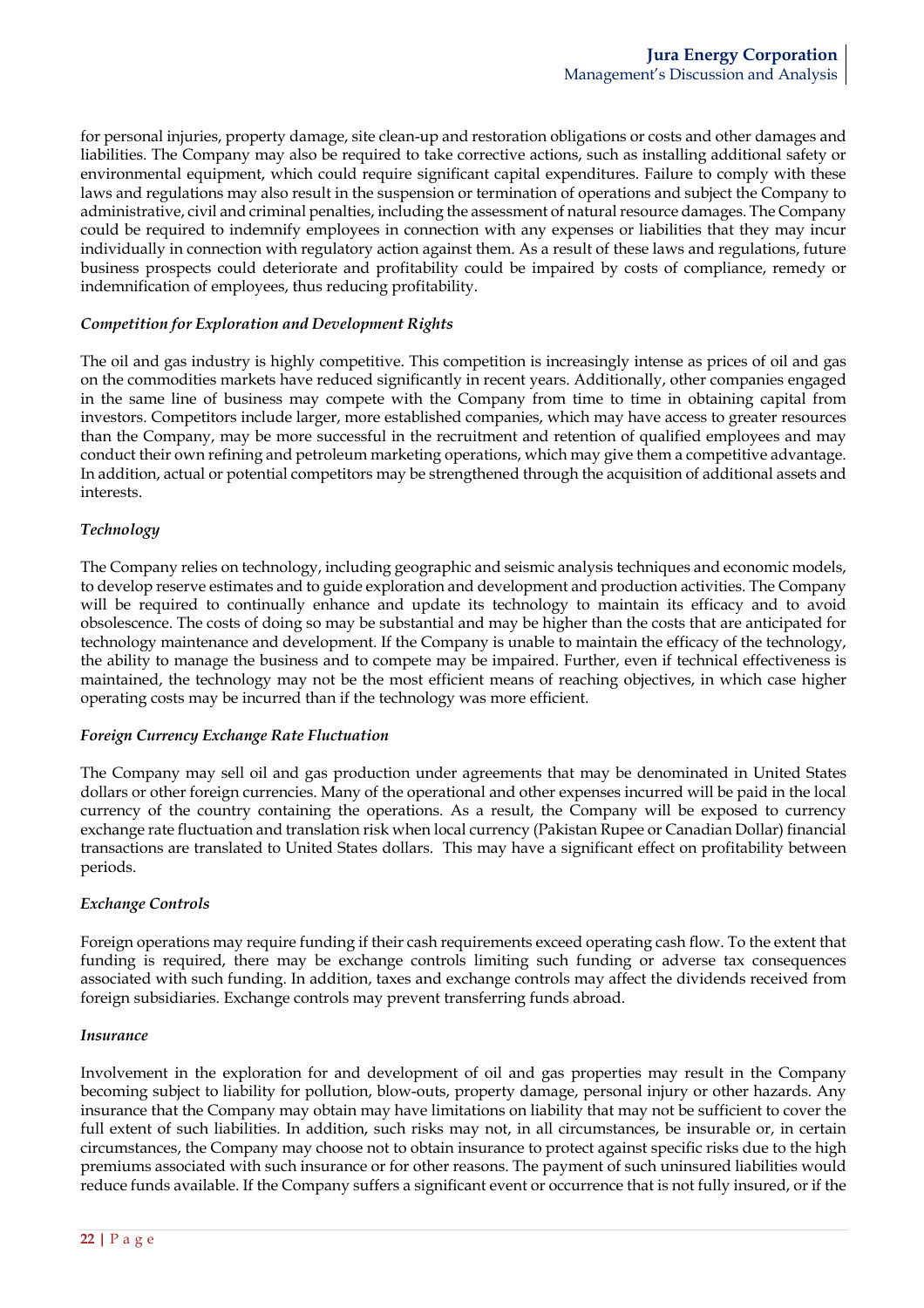insurer of such event is not solvent, the Company could be required to divert funds from capital investment or other uses towards covering the liability for such events.

### *Attracting and Retaining Talented Personnel*

The Company's success depends in large measure on the abilities, expertise, judgement, discretion, integrity and good faith of management and other personnel in conducting the business of the Company. The Company has a small management team and the loss of any of these individuals or the inability to attract suitably qualified staff could materially adversely impact the business. The Company may also experience difficulties in certain jurisdictions in efforts to obtain suitably qualified staff and in retaining staff who are willing to work in that jurisdiction. The Company's success will depend on the ability of management and employees to interpret market and geological data successfully and to interpret and respond to economic, market and other business conditions in order to locate and adopt appropriate investment opportunities, monitor such investments and ultimately, if required, successfully divest such investments. Further, key personnel may not continue their association or employment with the Company, which may not be able to find replacement personnel with comparable skills. The Company has sought to and will continue to ensure that management and any key employees are appropriately compensated; however, their services cannot be guaranteed. If the Company is unable to attract and retain key personnel, business may be adversely affected.

### *Growth Management*

The Company's strategy envisions expanding the business. If the Company fails to effectively manage growth, financial results could be adversely affected. Growth may place a strain on management systems and resources. The Company will need to continue to refine and expand business development capabilities, systems and processes and access to financing sources. As the Company grows, it will need to continue to hire, train, supervise and manage new employees. The Company may not be able to:

- (i) Expand systems effectively or efficiently or in a timely manner;
- (ii) Allocate human resources optimally;
- (iii) Identify and hire qualified employees or retain valued employees; or
- (iv) Incorporate effectively the components of any business that may be acquired in the effort to achieve growth.

If the Company is unable to manage growth and operations, the financial results could be adversely affected by inefficiency, which could diminish profitability.

### **Outstanding Share Capital**

The Company has 69,076,328 common shares and 1,604,926 restricted share units outstanding as of the date of this MD&A.

### **Disclosure Controls and Procedures, and Internal Controls over Financial Reporting**

Based on the evaluation of the design and operating effectiveness of the Company's disclosure controls and procedures ("DC&P") and internal controls over financial reporting ("ICFR"), the Chief Executive Officer and the Chief Financial Officer concluded that the Company's DC&P and ICFR were effective as at June 30, 2021.

During the three months ended June 30, 2021, there have been no changes made to the Company's ICFR that materially affected or are reasonably likely to materially affect, it's ICFR.

In mid-March 2020, in accordance with the government guidelines and to limit the risk and transmission of COVID-19, the Company implemented mandatory self-quarantine policies, travel restrictions, enhanced cleaning and sanitation measures, and social distancing measures, including directing the vast majority of its office staff and certain non-essential field staff to work from home. These changes to processes have not resulted in any material changes to the internal controls over financial reporting.